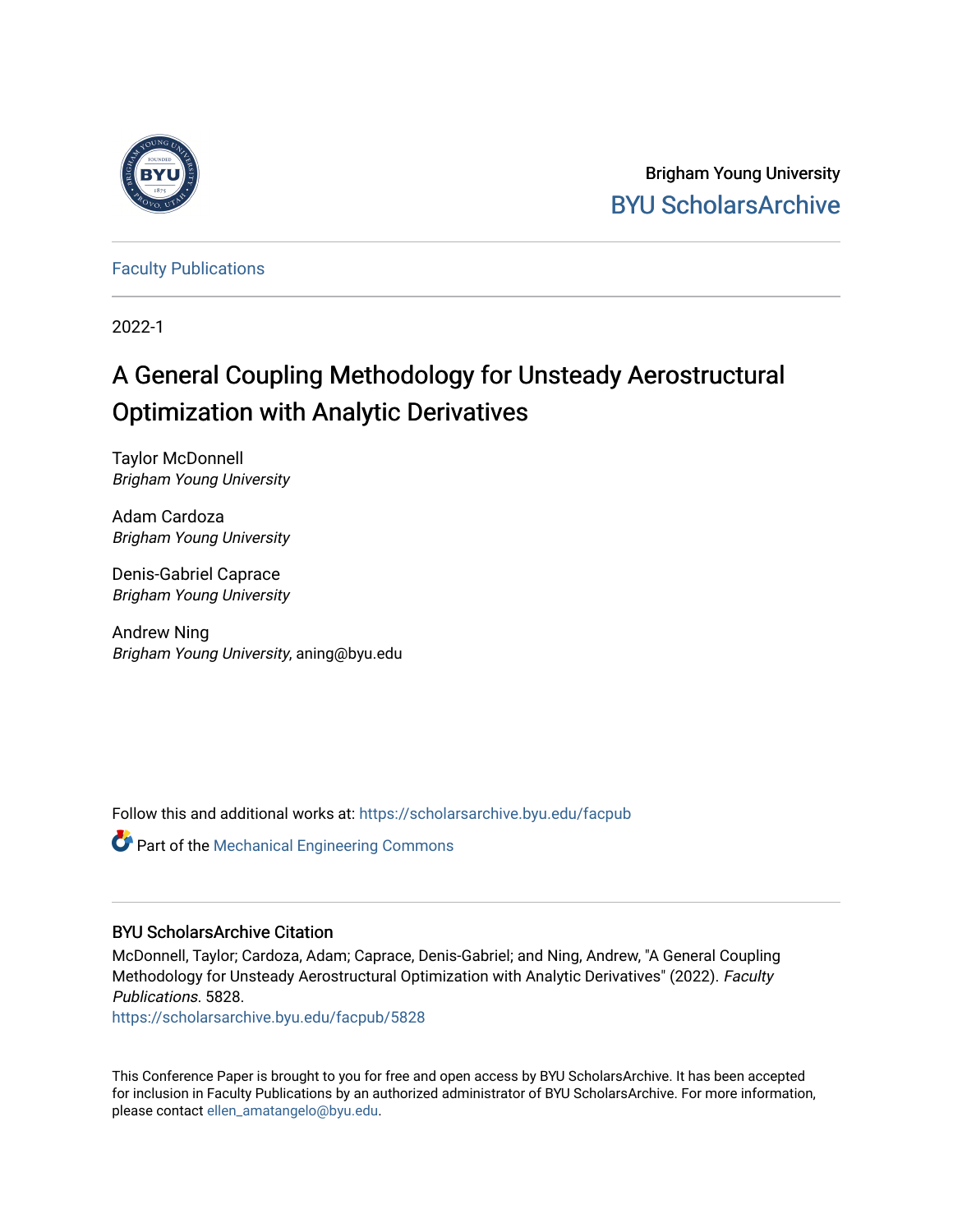## **A General Coupling Method for Unsteady Aerostructural Optimization with Analytic Derivatives**

Taylor McDonnell<sup>∗</sup>, Adam Cardoza<sup>†</sup>, Denis-Gabriel Caprace<sup>‡</sup>, and Andrew Ning<sup>§</sup> *Brigham Young University, Provo, UT, 84602*

**Multidisciplinary design optimization offers a comprehensive approach for designing complex aerostructural systems such as wind turbines. Gradient-based multidisciplinary design optimization can be used to optimize complex systems using large numbers of design variables. However, the convergence of gradient-based optimization methods to an optimal solution is highly dependent on the accuracy of the provided derivatives. In this paper, we propose a general method for creating unsteady coupled systems for steady-state, eigenvalue, and time-domain analyses. We then describe how highly accurate derivatives may be obtained from these analyses using a combination of automatic differentiation and analytic methods (including the unsteady adjoint). Finally, we use our coupling method to assemble and test several aerostructural models relevant for wind turbine design.**

## **I. Introduction**

WIND turbines are complex multidisciplinary systems. Wind turbine designers must be careful to consider all approximate wind turbine design problem simultaneously in order to design optimal turbines [1]. Blades must be aspects of the wind turbine design problem simultaneously in order to design optimal turbines [\[1\]](#page-17-0). Blades must be aerodynamically efficient. Blade and tower costs should be minimized, often by reducing structural material, while still being able to avoid failure during their lifespan due to stress or fatigue. The optimal design for a wind turbine is also highly dependent on the turbine's operating conditions, which may vary from location to location. Additionally, if a turbine is part of an offshore system, then the number of conditions that must be considered further increases. The large number of aspects that must be considered and their interactions make it difficult to design optimized wind turbines.

In order to reduce costs and more quickly create innovative wind turbine designs, designers are increasingly turning to multidisciplinary design analysis and optimization (MDAO) frameworks. Multidisciplinary design analysis (MDA) frameworks, in which the interactions between disciplines are explicitly modeled, are often better able to predict real-world performance than isolated disciplinary models [\[2\]](#page-17-1). This allows designers to more quickly and accurately quantify the impact of proposed changes on the real-world performance of systems, saving time and money. MDAO frameworks provide the additional advantage relative to MDA frameworks of being designed for optimization so that the wind turbine design process can be efficiently automated. They also allow the design variables for various components of the wind turbine design problem to be optimized simultaneously rather than sequentially, which leads to better designs.

To facilitate the development of MDA/MDAO frameworks, several coupling methods and programs have been created which attempt to reduce the amount of effort required to assemble MDA/MDAO frameworks. A number of open source wind turbine MDA/MDAO coupling frameworks have also been created. Dymola [\[3\]](#page-17-2), based on the Modelica language, was one of the first integrated approaches for modeling coupled systems. It, however, provided no native support for optimization. Other MDA/MDAO frameworks include Dassault Systemes' Isight/SEE, Pheonix Integration's ModelCenter/CenterLink, Esteco's modeFRONTIER, TechnoSoft's AML Suite, Noesis Solutions' Optimus, SORCER [\[4\]](#page-17-3), and Vanderplaats' VisualDOC [\[5\]](#page-17-4). Open source MDA frameworks developed specifically for wind turbine design include OpenFast [\[6\]](#page-17-5), QBlade [\[7\]](#page-17-6) and SHARPy [\[8\]](#page-17-7). The first two provide a comprehensive array of models which cover most turbine systems and their interaction using various physics models. SHARPy is a higher fidelity model which mainly focuses on aerostructural interactions. Noteworthy MDAO frameworks for wind turbines include WISDEM [\[9\]](#page-18-0), HAWTopt2 [\[10\]](#page-18-1), and Cp-Max [\[11\]](#page-18-2). All provide comprehensive capabilities for the optimization of wind turbines, although the level of fidelity of the built-in models vary from one framework to another.

MDAO relies on the formulation of an optimization problem. The objective function and the constraints depend on functions of interests (FOIs). Since gradient-based optimization algorithms are the only computationally feasible

<sup>∗</sup>Ph.D. Candidate, Department of Mechanical Engineering, AIAA Student Member.

<sup>†</sup>Ph.D. Candidate, Department of Mechanical Engineering, adam.cardoza@byu.edu, AIAA Student Member.

<sup>‡</sup>Post-doctoral Research Fellow, Department of Mechanical Engineering, AIAA Member.

<sup>§</sup>Associate Professor, Department of Mechanical Engineering, AIAA Associate Fellow.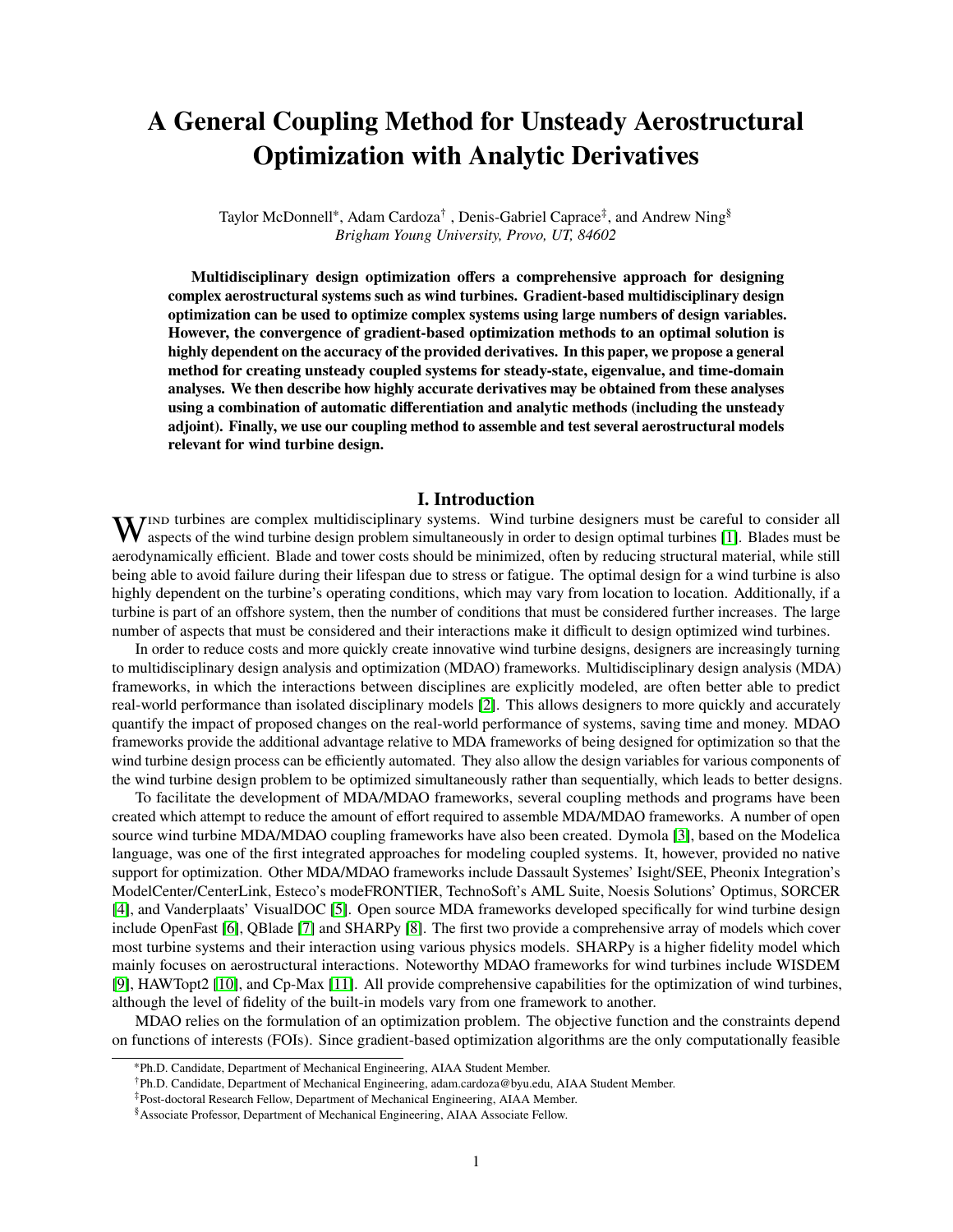optimization methods when large numbers of design variables are used [\[12\]](#page-18-3), a key consideration when developing MDAO frameworks is how the gradients of the FOIs are obtained with respect to the design variables (DVs). The most computational expensive part of a gradient-based optimization is typically the gradient computations, so gradients should be calculated as efficiently as possible. Additionally, since gradients are a central component of gradient-based optimization algorithms, inaccuracies in the gradient computations due to errors or numerical noise have the potential to reduce the efficiency of the optimization algorithm or make optimization problems unsolvable. Despite the importance of accurate gradients, the majority of MDAO frameworks compute gradients using finite differencing, which is highly susceptible to numerical noise due to subtractive cancellation. This is especially apparent for long strings of computations, such as in unsteady time-marching simulations, since the computational noise associated with each computation can accumulate until the resulting error has a non-negligible impact on the accuracy of the gradients. Transient simulations are therefore often ill-suited for use in gradient-based optimization frameworks when finite differencing is used to compute gradients.

There are situations, however, when transient simulations are necessary in order to fully capture the design requirements of a MDAO problem. Wind turbines, in particular, should be designed to be compliant with the standards and design load cases (DLCs) set by the International Electrotechnical Commission [\[13\]](#page-18-4). Included in these standards are maximum loadings, deflections, and fatigue limits that turbines must be able to withstand. While it is common practice to consider only a subset of these design conditions in order to reduce computational costs during an optimization [\[11,](#page-18-2) [12,](#page-18-3) [14,](#page-18-5) [15\]](#page-18-6), omitting critical design constraints can lead to the adoption of infeasible wind turbine designs. It is therefore important to be able to show compliance with all of these standards in a MDAO framework, including fatigue constraints which require the use of transient simulations. To allow for transient simulations to be included in MDAO frameworks, more exact methods for obtaining derivatives than finite-differencing are required.

Recently, OpenMDAO [\[16\]](#page-18-7) was developed to provide a general framework for coupling multidisciplinary systems. One of the key advantages of OpenMDAO relative to other modeling approaches is its ability to compute analytic sensitivities for complex coupled systems. This allows it to provide exact derivatives to gradient-based optimizers, which increases the accuracy and efficiency of gradient-based optimization [\[17\]](#page-18-8). These capabilities make multidisciplinary design optimization possible and more reliable for a larger number of coupled systems than is possible with finite differencing.[∗](#page-2-0) Dymos [\[18\]](#page-18-9), an optimal control library built on top of OpenMDAO, extends OpenMDAO to be able to model unsteady simulations using an implicit pseudo-spectral time integration approach. This approach is efficient for optimal control problems, but a time-marching approach may be less computationally complex and memory intensive when applied to initial value problems.

In this paper, we present a method for coupling multiple unsteady models which allows for the derivatives of steady and unsteady simulations to be obtained accurately and efficiently. This reduces the computational costs associated with including steady and unsteady simulations in MDAO frameworks, which in turn allows for additional design criteria to be included, such as wind turbine fatigue constraints. We then present the theory for how gradients may be obtained from steady state, eigenvalue, and unsteady analyses. The discrete adjoint method which we present, in particular, has the potential to provide significant improvements to both the accuracy and efficiency of sensitivity computations relative to finite differencing. Finally, we present several examples of aerostructural models created using our method in the Julia programming language [\[19\]](#page-18-10).

#### **II. Methods**

In this section, we present our method for coupling multiple steady and unsteady models together in a modular framework. We then provide a brief overview of the analyses which may be performed using the resulting coupled system of equations. Finally, we present how exact derivatives may be obtained from steady state, frequency domain, and time domain analyses for use with gradient-based optimization.

#### **A. Generic Framework for Modeling Coupled Systems**

The governing equations for many unsteady systems may be described by the first-order implicit differential equation

<span id="page-2-1"></span>
$$
0 = f(\dot{x}, x, y, p, t) \tag{1}
$$

where  $f$  is a vector-valued residual function, () denotes the time derivative, x is a vector of state variables, y is a vector of time-varying inputs,  $\boldsymbol{p}$  is a vector of time-invariant parameters, and  $\boldsymbol{t}$  is the current time. If we assume that  $\boldsymbol{f}$  is

<span id="page-2-0"></span><sup>∗</sup>WISDEM is an excellent application of OpenMDAO that allows the developers to write modules with exact gradients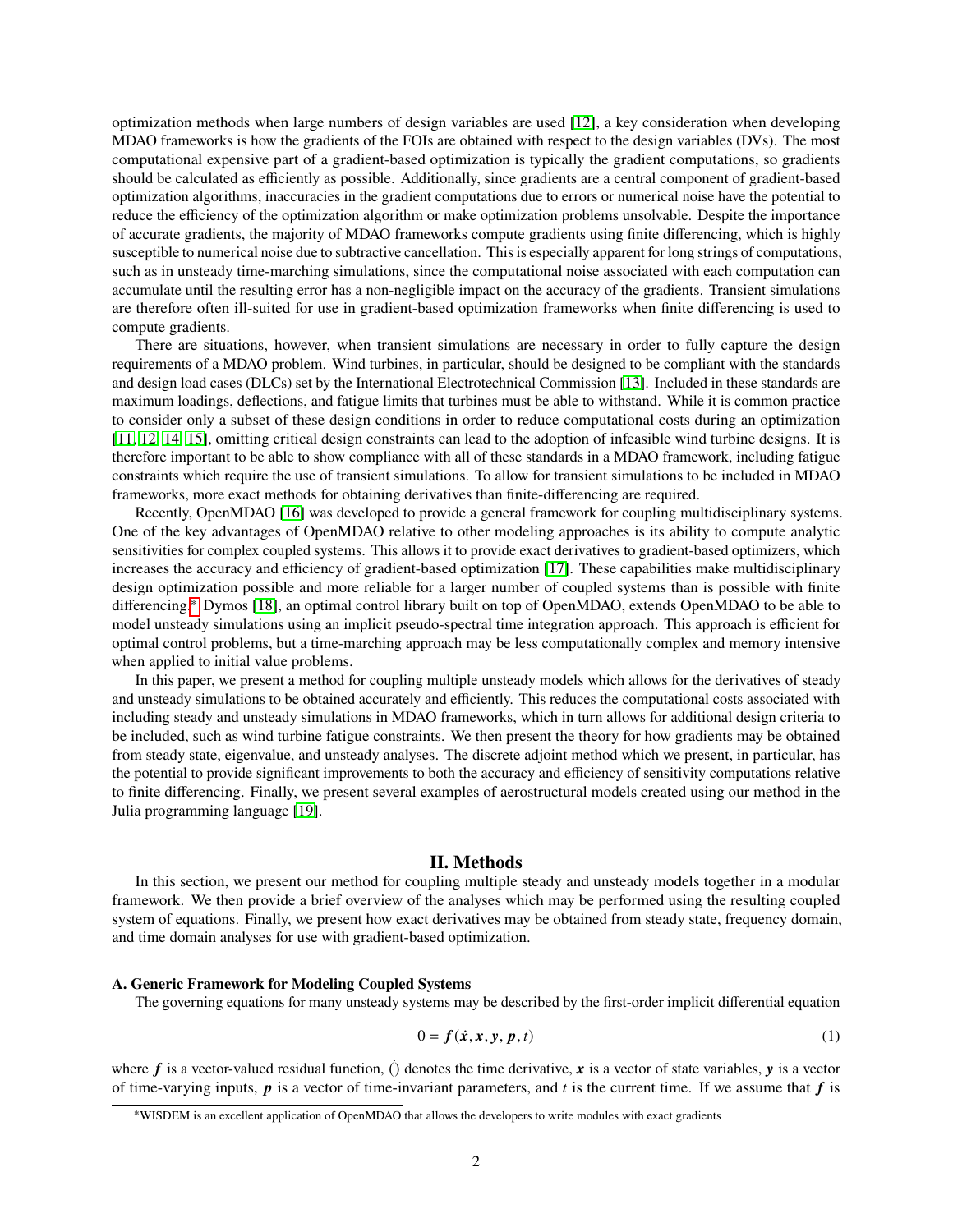continuous and differentiable, then  $\frac{\partial f}{\partial x}$ ,  $\frac{\partial f}{\partial x}$  $\frac{\partial f}{\partial x}, \frac{\partial f}{\partial y}$  $\frac{\partial f}{\partial y}, \frac{\partial f}{\partial p}$  $\frac{\partial f}{\partial p}$ , and  $\frac{\partial f}{\partial t}$  exist and may be defined analytically or by using automatic differentiation.

The equations of motion for any number of unsteady models may be described as a single combined model by concatenating the governing equations and variables associated with each model. Assuming that each model may be described by eq. [\(1\)](#page-2-1), the combined model is then given by

<span id="page-3-0"></span>
$$
\mathbf{0} = \mathcal{F}(\dot{X}, X, Y, P, t) \tag{2}
$$

where

$$
\mathcal{F} = \begin{bmatrix} f_1 \\ f_2 \\ \vdots \\ f_n \end{bmatrix} \quad X = \begin{bmatrix} x_1 \\ x_2 \\ \vdots \\ x_n \end{bmatrix} \quad Y = \begin{bmatrix} y_1 \\ y_2 \\ \vdots \\ y_n \end{bmatrix} \quad P = \begin{bmatrix} p_1 \\ p_2 \\ \vdots \\ p_n \end{bmatrix}
$$
 (3)

If the governing equations for each submodel in the combined model are continuous and differentiable, then the governing equations of the combined model are also continuous and differentiable with partial derivatives defined by the following expressions

<span id="page-3-1"></span>
$$
\frac{\partial \mathcal{F}}{\partial \dot{X}} = \begin{bmatrix} \frac{\partial f_1}{\partial x_1} & \frac{\partial f_2}{\partial x_2} & \cdots & \frac{\partial f_n}{\partial x_n} \end{bmatrix} \quad \frac{\partial \mathcal{F}}{\partial X} = \begin{bmatrix} \frac{\partial f_1}{\partial x_1} & \frac{\partial f_2}{\partial x_2} & \cdots & \frac{\partial f_n}{\partial x_n} \end{bmatrix} \quad \frac{\partial \mathcal{F}}{\partial X} = \begin{bmatrix} \frac{\partial f_1}{\partial y_1} & \frac{\partial f_2}{\partial y_2} & \cdots & \frac{\partial f_n}{\partial y_n} \end{bmatrix} \quad \frac{\partial \mathcal{F}}{\partial X} = \begin{bmatrix} \frac{\partial f_1}{\partial y_1} & \frac{\partial f_2}{\partial y_2} & \cdots & \frac{\partial f_n}{\partial y_n} \end{bmatrix} \quad (4)
$$

The combined model described by eq. [\(2\)](#page-3-0) is a decoupled model, since the states, inputs, and parameters of each submodel are not influenced in any way by the states, inputs, and parameters of the other submodels. It is this feature of the combined system which allows its partial derivatives to be defined as block diagonal matrices, as shown in eq. [\(4\)](#page-3-1). To couple these models, we introduce the following coupling function, which defines the inputs of the combined model as functions of its rates, states, and parameters as well as the current time.

<span id="page-3-2"></span>
$$
y = G(\dot{X}, X, P, t) \tag{5}
$$

Combining eqs. [\(2\)](#page-3-0) and [\(5\)](#page-3-2) allows us to define the governing equations for a general coupled model.

<span id="page-3-3"></span>
$$
\tilde{\mathcal{F}}(\dot{X}, X, P, t) = \mathcal{F}(\dot{X}, X, \mathcal{G}(\dot{X}, X, P, t), P, t) = 0
$$
\n<sup>(6)</sup>

If we assume that G is continuous and differentiable, then  $\frac{dG}{d\vec{X}}$ ,  $\frac{dG}{dX}$  $\frac{dG}{dX}$ ,  $\frac{dG}{dP}$  $\frac{dG}{dP}$ , and  $\frac{dG}{dt}$  exist and may be defined analytically or using automatic differentiation. Assuming eq. [\(2\)](#page-3-0) is also continuous and differentiable, then the partial derivatives of eq. [\(6\)](#page-3-3) exist and may be defined analytically using the chain rule as

$$
\frac{\partial \tilde{\mathcal{F}}}{\partial \dot{X}} = \frac{\partial \mathcal{F}}{\partial \dot{X}} + \frac{\partial \mathcal{F}}{\partial Y} \frac{\partial \mathcal{G}}{\partial \dot{X}} \n\frac{\partial \tilde{\mathcal{F}}}{\partial X} = \frac{\partial \mathcal{F}}{\partial X} + \frac{\partial \mathcal{F}}{\partial Y} \frac{\partial \mathcal{G}}{\partial X} \n\frac{\partial \tilde{\mathcal{F}}}{\partial P} = \frac{\partial \mathcal{F}}{\partial P} + \frac{\partial \mathcal{F}}{\partial Y} \frac{\partial \mathcal{G}}{\partial P} \n\frac{\partial \tilde{\mathcal{F}}}{\partial t} = \frac{\partial \mathcal{F}}{\partial t} + \frac{\partial \mathcal{F}}{\partial Y} \frac{\partial \mathcal{G}}{\partial t}
$$
\n(7)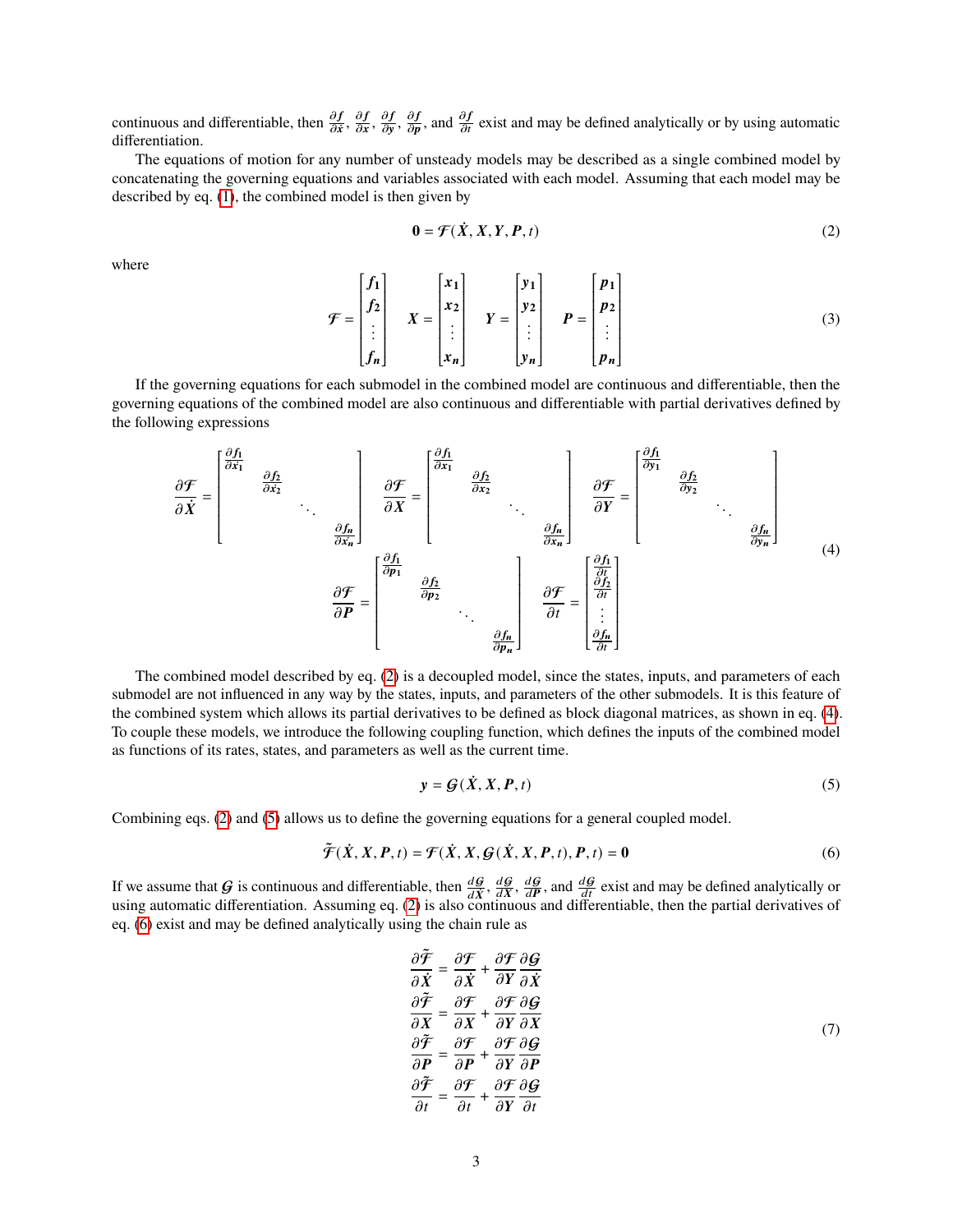This approach for creating coupled models presents several advantages. First, it is applicable to a wide variety of systems and therefore is amenable for use in a generic unsteady analysis framework. Second, it is highly modular. Separating the definitions for each model and their couplings makes it easier to define the differential equations associated with each model and to try out different combinations of models. Finally, by explicitly including parameters as part of the governing equations, derivatives with respect to these parameters can be more easily defined analytically or obtained using automatic differentiation. When these parameters are used as design variables in MDAO frameworks, this approach directly defines analytic derivatives for use with gradient-based optimization.

## **B. Applications of the Nonlinear Differential Equations of Coupled Systems**

The first-order implicit differential equation for a coupled system defined in eq. [\(6\)](#page-3-3) may be used to analyze the system's steady state response, perform eigenvalue analyses of small motions about steady state operating conditions, and simulate transient dynamic behavior. Each of these applications has the potential to be included as components of a design optimization framework. We provide a brief description of each of these analyses in this section.

#### *1. Steady State Analyses*

Steady state analyses are useful for determining and constraining a system's design operating conditions. They may be performed by neglecting time derivatives in the coupled system's governing equations (i.e., setting  $\dot{X} = 0$  and  $t = \infty$ ) and solving the resulting nonlinear system of equations for the state variables corresponding to steady state operating conditions. A number of different nonlinear solution methods may be used to solve the resulting nonlinear system of equations, including, but not limited to, fixed-point iteration and the Newton-Raphson method. Many efficient implementations of these methods are available in open-source software packages, which reduces the development time associated with performing steady state analyses.

#### *2. Eigenvalue Analyses*

Eigenvalue analyses may be used to assess and constrain system stability for a variety of design operating conditions. To perform an eigenvalue analysis, we first linearize the governing differential equations in eq. [\(6\)](#page-3-3) with respect to the states and state rates. Using a Taylor series expansion, the linearized equations of motion takes the form

$$
\mathbf{0} = \tilde{\mathcal{F}}(\dot{\bar{X}}, \bar{X}, P, t) + \frac{\partial \tilde{\mathcal{F}}}{\partial \dot{X}}(\dot{\bar{X}}, \bar{X}, P, t) \left(\dot{X} - \dot{\bar{X}}\right) + \frac{\partial \tilde{\mathcal{F}}}{\partial X}(\dot{\bar{X}}, \bar{X}, P, t) \left(X - \bar{X}\right)
$$
(8)

where  $\bar{()}$  denotes the value of a variable used for the linearization. Assuming steady state operating conditions and introducing the new variable  $\hat{x} = x - \bar{x}$ , these equations of motion may be expressed as

$$
\mathbf{0} = \frac{\partial \tilde{\mathcal{F}}}{\partial \dot{X}}(\dot{\bar{X}}, \bar{X}, P, t)\dot{\hat{\mathbf{x}}} + \frac{\partial \tilde{\mathcal{F}}}{\partial X}(\dot{\bar{X}}, \bar{X}, P, t)\hat{\mathbf{x}} \tag{9}
$$

If we now assume the solution takes the form  $\hat{x} = v e^{\lambda t}$ , then we obtain the generalized eigenvalue problem

$$
(K + \lambda M)\,\nu = 0\tag{10}
$$

where

$$
K = \frac{\partial \tilde{\mathcal{F}}}{\partial X}(\dot{\bar{X}}, \bar{X}, P, t) \quad M = \frac{\partial \tilde{\mathcal{F}}}{\partial \dot{X}}(\dot{\bar{X}}, \bar{X}, P, t)) \tag{11}
$$

If the mass matrix  $M$  is invertible, the generalized eigenvalue problem can be reformulated as a standard eigenvalue problem

$$
\left(M^{-1}K + I\lambda\right)\nu = 0\tag{12}
$$

and solved using a standard eigenvalue solver. Otherwise a generalized eigenvalue problem solver may be used. If the system is large, an iterative solver such as ARPACK may be used to compute a subset of the eigenvalues of the full system.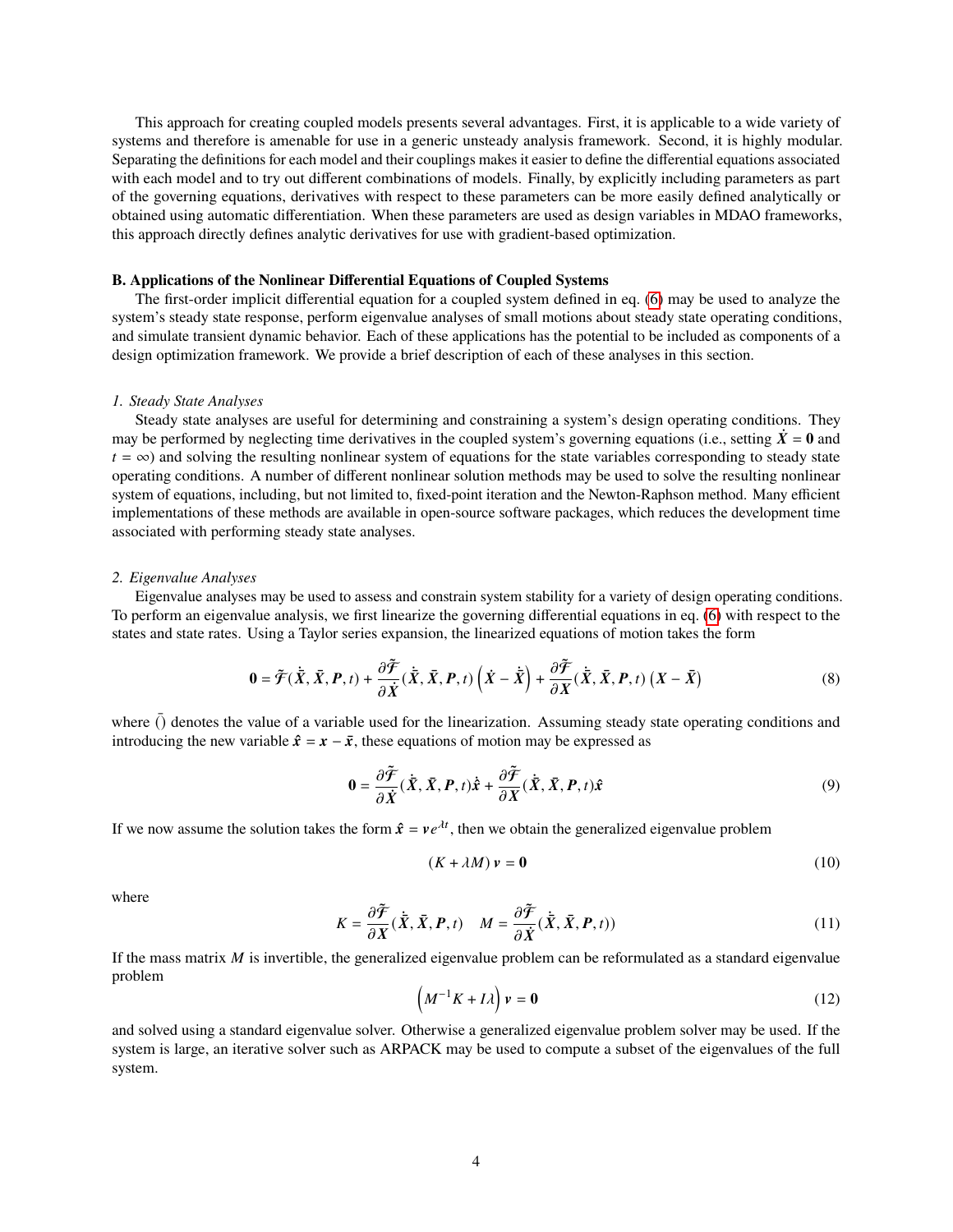#### *3. Time Domain Analyses*

Time domain analyses may be used to assess and constrain the transient behavior of a system. To simulate dynamic behavior, a time marching solution can be constructed from the governing differential equations using an appropriate integration scheme. A large number of possible integration schemes exist, each with their own advantages and disadvantages when applied to different problems. Among all these integration schemes, perhaps one of the most classic (and simple) is the forward Euler method. In this method, a nonlinear solver is first used to determine the state rates at the current time step  $\dot{x}_n$  given the current state variables  $x_n$ , parameters p, and time t. Then the state variables for the next time step are calculated using the expression

$$
x_{n+1} = x_n + \dot{x}_n \Delta t \tag{13}
$$

and the process is repeated. While the simplicity of the forward Euler method is appealing, in practice, more stable and efficient integration schemes should be used.

#### **C. Derivatives of Coupled Systems**

Obtaining exact derivatives of steady state, eigenvalue, and time-domain analyses can be tedious. Defining derivatives by hand can be a long, hard, and error prone process. Fortunately, automatic differentiation (AD) has made the task easier by introducing algorithms which automatically calculate derivatives using the chain rule[\[2\]](#page-17-1). Theoretically, AD may be applied to calculate exact derivatives for any program, but computational and practical limitations restrict its use.

Many complex iterative solvers are either incompatible with AD because they are implemented in a lower-level language with limited support for AD or too computationally expensive when used with AD. Examples of solvers for which AD is often unsupported or computationally expensive include the nonlinear solvers used for steady state analyses, the eigenvalue routines used for eigenvalue analyses, and unsteady time-integration schemes. For these solvers, it is often more appropriate to use a combination of automatic differentiation and analytic differentiation, in order to avoid the potential issues associated with applying AD to iterative processes.

When deriving expressions for the derivatives associated with iterative processes such as steady state, eigenvalue, and time domain analyses, it is convenient to introduce two types of derivatives: total and partial derivatives. Total derivatives, in the context of this work, are the derivatives of the functions of interest (FOIs). Partial derivatives are the derivatives of a function with respect to a variable while holding all other variables constant. In the following sections we present how we compute partial and total derivatives for steady state, eigenvalue, and time domain analyses in this paper.

#### *1. Partial derivatives*

Partial derivatives of the governing equations of a system are often used to solve nonlinear systems of equations. They can also be used to compute total derivatives. When exact expressions for these partial derivatives cannot be easily provided, one can use AD to compute them. AD consists of decomposing the entire code into basic operations with known derivatives. By applying the chain rule, one can then automatically compute the derivative of complex functions. Formally, AD can be seen as an augmented algebra which operates on primal and dual numbers. While the primal numbers perform regular floating point arithmetic, the dual numbers accumulate information about the derivatives. Julia, in particular, amenably allows for convenient and flexible AD implementations. Since the typing of variables is dynamic, one can simultaneously pass primal and dual numbers to most functions. Every computational operator can also be overloaded for dual numbers. Thus, AD capabilities are available to the user without modification to the original code.

The accumulation of derivative information in AD can be performed in several ways [\[20\]](#page-18-11). In forward mode, the differentiated variable is fixed and the derivative is obtained in the same order as the normal code execution. For vector-valued functions, the derivative of all outputs is obtained with respect to one input. This approach is relatively straightforward but the cost scales with the number of inputs. In reverse or backward mode, the summation in the chain rule happens in reverse. For vector-valued functions, the derivative of one output is obtained with respect to all inputs. Computationally, this is done by recording each computation in the original evaluation and then working backwards through each computation to obtain the derivatives. In the examples provided in this paper, forward AD is the default method to compute partial derivatives, based on the implementation provided in ForwardDiff.jl [\[21\]](#page-18-12).

## *2. Total derivatives*

Total derivatives are required in order to perform gradient-based optimization. In general, forward AD may be used to obtain these derivatives; however, this may be inefficient for models with large numbers of parameters, since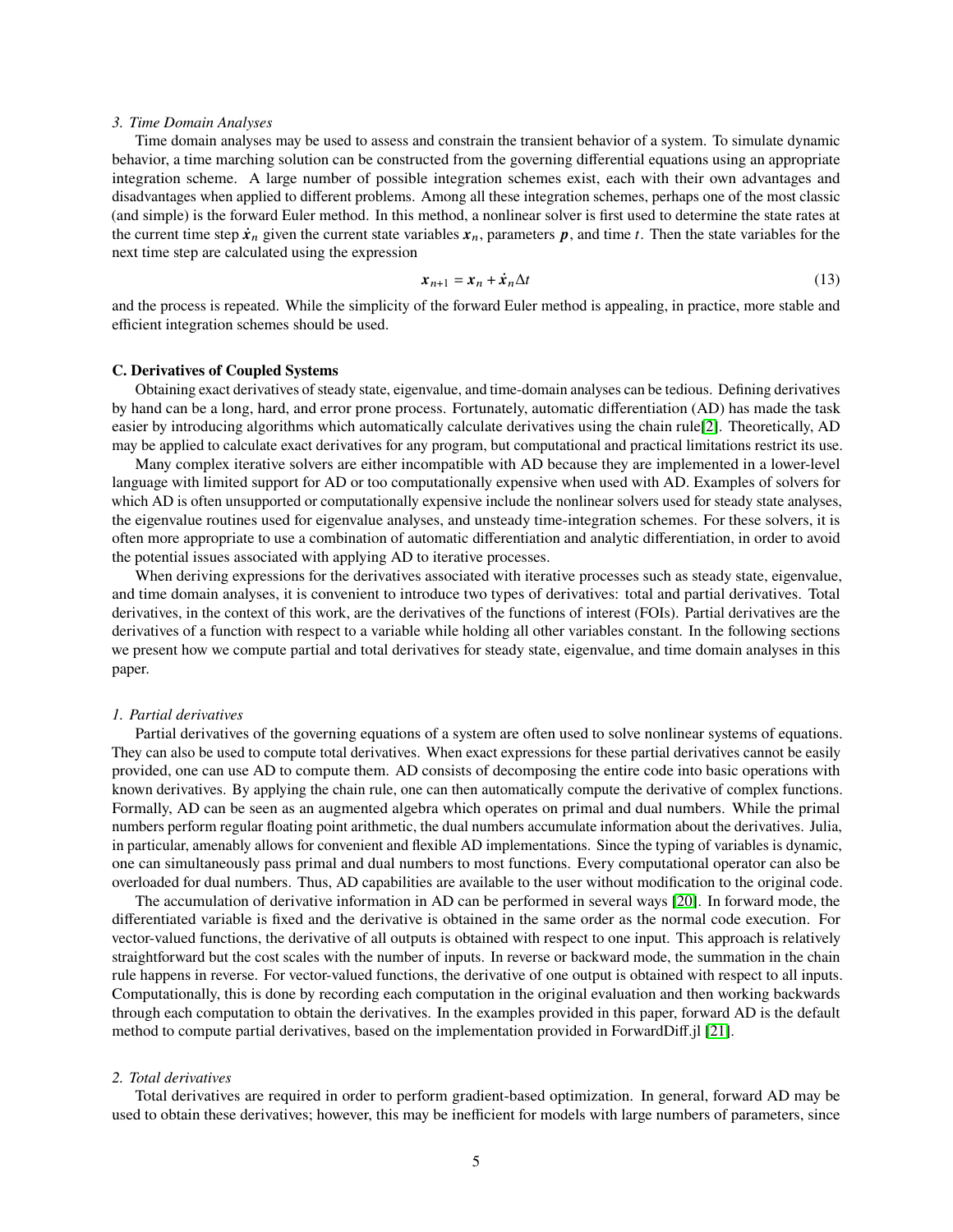computational cost scales with the number of parameters. In this case, reverse AD can be used instead. The inefficiencies associated with using AD with steady state and eigenvalues analyses are typically small compared to the computational costs associated with time domain analyses. AD may therefore be reasonably used to compute total derivatives for steady state and eigenvalue analyses while analytic expressions are employed to reduce the computational costs associated with obtaining total derivatives from time-domain analyses.

We recommend using the discrete unsteady adjoint method for obtaining total derivatives from time-domain analyses. While this method is more involved than AD, it presents tremendous advantages when applied to optimization. To demonstrate how the discrete unsteady adjoint method may be implemented for a coupled system, let us first assume that the coupled system residual in eq. [\(6\)](#page-3-3) may be expressed as

<span id="page-6-0"></span>
$$
\tilde{\mathcal{F}}(\dot{X}, X, P, t) = M(X, P, t)\dot{X} + \mathcal{R}(X, P, t) = 0
$$
\n(14)

where M is the mass matrix, and R is a vector valued function. Note that the only restriction we place upon the governing equations presented in eq. [\(6\)](#page-3-3) is that the residual function is linearly dependent on the state rates, which still allows this system to be applicable to a wide variety of coupled systems.

We use Euler's implicit method with  $N$  discrete time steps to demonstrate the discrete unsteady adjoint method. Using this integration scheme, an expression for the residual function  $\tilde{\mathcal{F}}$  at each time step may be constructed, with values

$$
\tilde{\mathcal{F}}^n = M^n(X^n, P, t^n) \frac{X^n - X^{n-1}}{\Delta t} + \mathcal{R}^n(X^n, P, t^n) = 0 \qquad n = 1, ..., N
$$
\n(15)

where the superscript *n* denotes the discrete time index. Using this notation,  $X^0$  represents the initial conditions and  $X<sup>N</sup>$  represents the final state vector. Note that the initial conditions must satisfy eq. [\(14\)](#page-6-0).

As proposed by Kast [\[22\]](#page-18-13), it is convenient to express the solution to the discrete time integration as the large matrix problem:

<span id="page-6-2"></span>
$$
\mathbf{F} = \frac{1}{\Delta t} \begin{bmatrix} \mathbf{M}^1 & & \\ & \ddots & \\ & & \mathbf{M}^N \end{bmatrix} \begin{bmatrix} -1 & 1 & \\ & \ddots & \\ & & -1 & 1 \end{bmatrix} \begin{bmatrix} \mathbf{X}^0 \\ \mathbf{X} \end{bmatrix} + \mathbf{R} = \mathbf{0}.
$$

where

$$
\mathbf{F} = \begin{bmatrix} \tilde{\mathcal{F}}^1 \\ \vdots \\ \tilde{\mathcal{F}}^N \end{bmatrix} \quad \mathbf{X} = \begin{bmatrix} X^1 \\ \vdots \\ X^N \end{bmatrix} \quad \mathbf{R} = \begin{bmatrix} \mathcal{R}^1 \\ \vdots \\ \mathcal{R}^N \end{bmatrix}
$$
 (17)

 Let us also define a generic scalar FOI which is dependent on the value of the state variables throughout the simulation as well as the parameters:

<span id="page-6-1"></span>
$$
h\left(\boldsymbol{P},\mathbf{X}\right) \tag{18}
$$

Common FOIs for time domain simulations which can be represented by eq. [\(18\)](#page-6-1) include the value of a quantity at a given time step, the maximum of a quantity over a given time interval, and the integral of a quantity over a given time frame. Additionally, while this FOI is restricted to a scalar output, the analysis remains general, since any number of FOIs may be considered.

Our objective is to obtain the derivative of the FOI with respect to the parameters. Taking advantage of the notation introduced in eq. [\(16\)](#page-6-2) the gradient of the FOI with respect to the parameters is

<span id="page-6-5"></span>
$$
\frac{\mathrm{d}h}{\mathrm{d}P} = \frac{\partial h}{\partial P} + \frac{\partial h}{\partial \mathbf{X}} \frac{\mathrm{d}\mathbf{X}}{\mathrm{d}P}
$$
(19)

Equivalently, the derivative of the residual expressions in  **with respect to the parameters is** 

<span id="page-6-3"></span>
$$
\frac{\text{d}\mathbf{F}}{\text{d}P} = \frac{\partial \mathbf{F}}{\partial P} + \frac{\partial \mathbf{F}}{\partial \mathbf{X}} \frac{\text{d}\mathbf{X}}{\text{d}P} = 0
$$
\n(20)

Since the derivative of eq. [\(20\)](#page-6-3) is equal to zero, we can rearrange this expression to obtain the total derivative of the states with respect to the parameters:

<span id="page-6-4"></span>
$$
\frac{\mathrm{d}\mathbf{X}}{\mathrm{d}\boldsymbol{P}} = -\left(\frac{\partial \mathbf{F}}{\partial \mathbf{X}}\right)^{-1} \frac{\partial \mathbf{F}}{\partial \boldsymbol{P}}
$$
(21)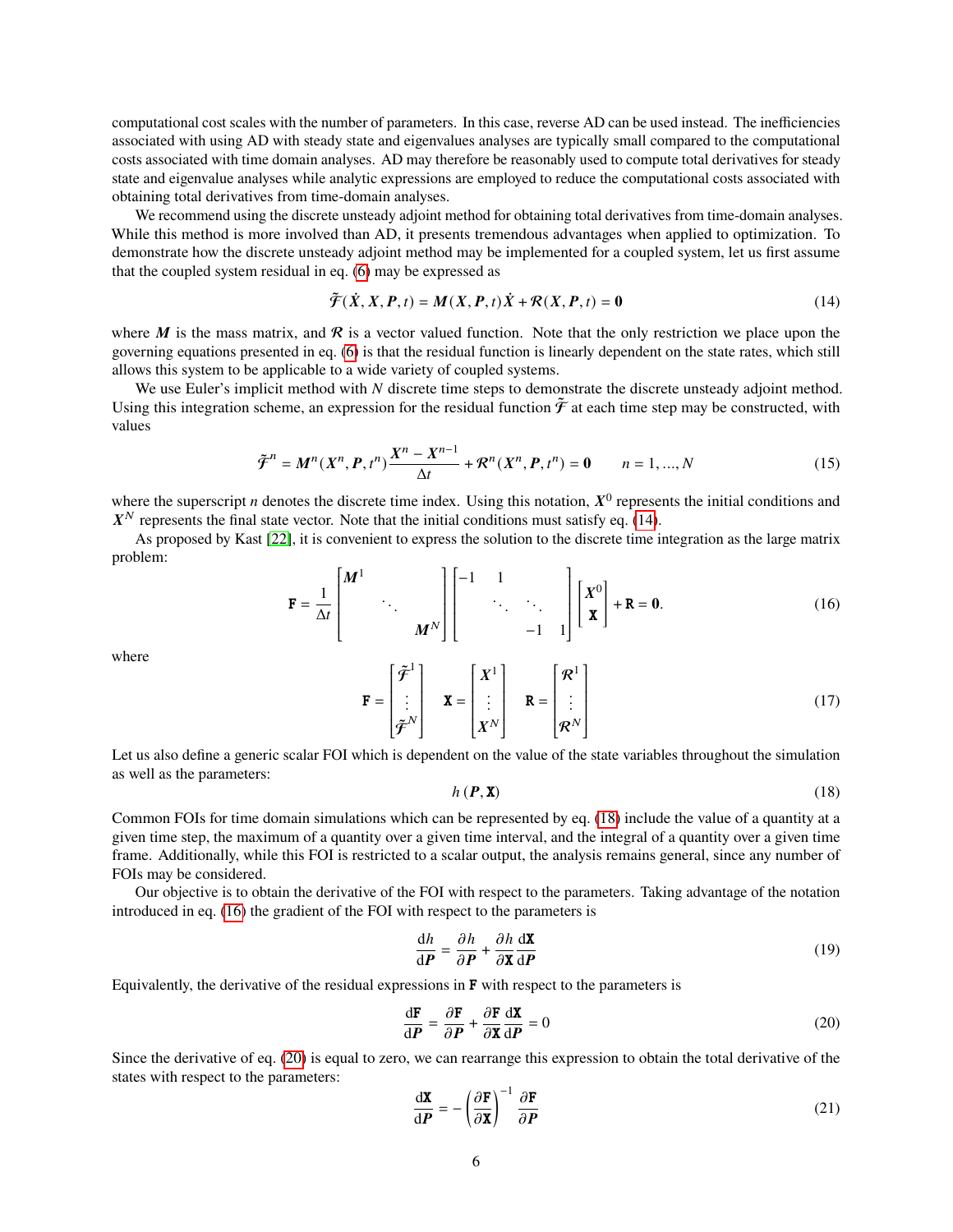Substituting eq. [\(21\)](#page-6-4) into eq. [\(19\)](#page-6-5) yields the total derivatives of the FOI with respect to the parameters, expressed in terms of partial derivatives:

<span id="page-7-1"></span>
$$
\frac{\mathrm{d}h}{\mathrm{d}\boldsymbol{P}} = \frac{\partial h}{\partial \boldsymbol{P}} - \frac{\partial h}{\partial \mathbf{X}} \left( \frac{\partial \mathbf{F}}{\partial \mathbf{X}} \right)^{-1} \frac{\partial \mathbf{F}}{\partial \boldsymbol{P}}
$$
(22)

To complete our derivation of the discrete unsteady adjoint, we define the adjoint vector  $\Psi$  such that

$$
\mathbf{\Psi}^T = \frac{\partial h}{\partial \mathbf{X}} \left( \frac{\partial \mathbf{F}}{\partial \mathbf{X}} \right)^{-1} \tag{23}
$$

Rather than attempting to invert  $\frac{\partial \mathbf{F}}{\partial x}$ , we simply postulate it as a linear system,

<span id="page-7-0"></span>
$$
\left(\frac{\partial \mathbf{F}}{\partial \mathbf{x}}\right)^T \mathbf{\Psi} = \left(\frac{\partial h}{\partial \mathbf{x}}\right)^T \tag{24}
$$

One way to obtain  $\Psi$  is by directly solving the large nonlinear system. However, to be computational efficient, we take advantage of the sparsity of the matrices in the discrete adjoint method. Crucially, we notice from eq. [\(16\)](#page-6-2) that only the major diagonal and the first lower diagonal of  $(\partial \mathbf{F}/\partial \mathbf{X})$  are non-zero.

$$
\frac{\partial \mathbf{F}}{\partial \mathbf{X}} = \frac{\partial \tilde{\mathbf{F}}^i}{\partial X^j} = \begin{cases} \frac{\partial M^i}{\partial X^j} \frac{(X^i - X^{i-1})}{\Delta t} + \frac{M^i}{\Delta t} + \frac{\partial \mathcal{R}^i}{\partial X^j} & i = j \\ -\frac{M^i}{\Delta t} & i = j - 1 \end{cases} \tag{25}
$$

Hence, eq. [\(24\)](#page-7-0) can be solved efficiently. For example, using backward propagation, the elements of the adjoint vector with respect to the parameters may be computed using the following set of expressions, which may be solved starting from the final time step.

$$
\left(\frac{\partial M^n}{\partial X^n} \frac{(X^n - X^{n-1})}{\Delta t} + \frac{M^n}{\Delta t} + \frac{\partial \mathcal{R}^n}{\partial X^n}\right) \psi^n - \left(\frac{M^{n+1}}{\Delta t}\right) \psi^{n+1} = \left(\frac{\partial h}{\partial X^n}\right) \quad n = 1, ..., N-1
$$
\n
$$
\left(\frac{\partial M^n}{\partial X^n} \frac{(X^n - X^{n-1})}{\Delta t} + \frac{M^n}{\Delta t} + \frac{\partial \mathcal{R}^n}{\partial X^n}\right) \psi^n = \left(\frac{\partial h}{\partial X^n}\right) \qquad n = N
$$
\n(26)

Substituting **Y** into eq. [\(22\)](#page-7-1) yields the total derivatives of h with respect to the parameters, where  $\frac{\partial h}{\partial \bm{P}}$  and  $\frac{\partial h}{\partial \bm{x}}$  may be defined using automatic differentiation and  $\frac{\partial \mathbf{F}}{\partial \mathbf{P}}$  may be defined analytically using partial derivatives of eq. [\(5\)](#page-3-2).

## **III. Results & Discussion**

In this section, we present several coupled models which have been constructed using our framework. We first present several aerostructural models created by coupling various aerodynamic models with a typical section model. Then we present a unsteady aerodynamic model created by coupling the Risø dynamic stall model [\[23\]](#page-18-14) with the blade element momentum (BEM) method. These examples showcase the modular nature of our coupling method.

#### **A. Aeroelasticity of a Typical Section**

For our first example, we model the aeroelasticity of a rigid, spring-restrained, two-dimensional airfoil section with plunging degree of freedom  $h$  and pitching degree of freedom  $\theta$ , as depicted in fig. [1.](#page-8-0) This model is commonly referred to as a typical section model, and is a classic example in aeroelasticity textbooks due to its simplicity.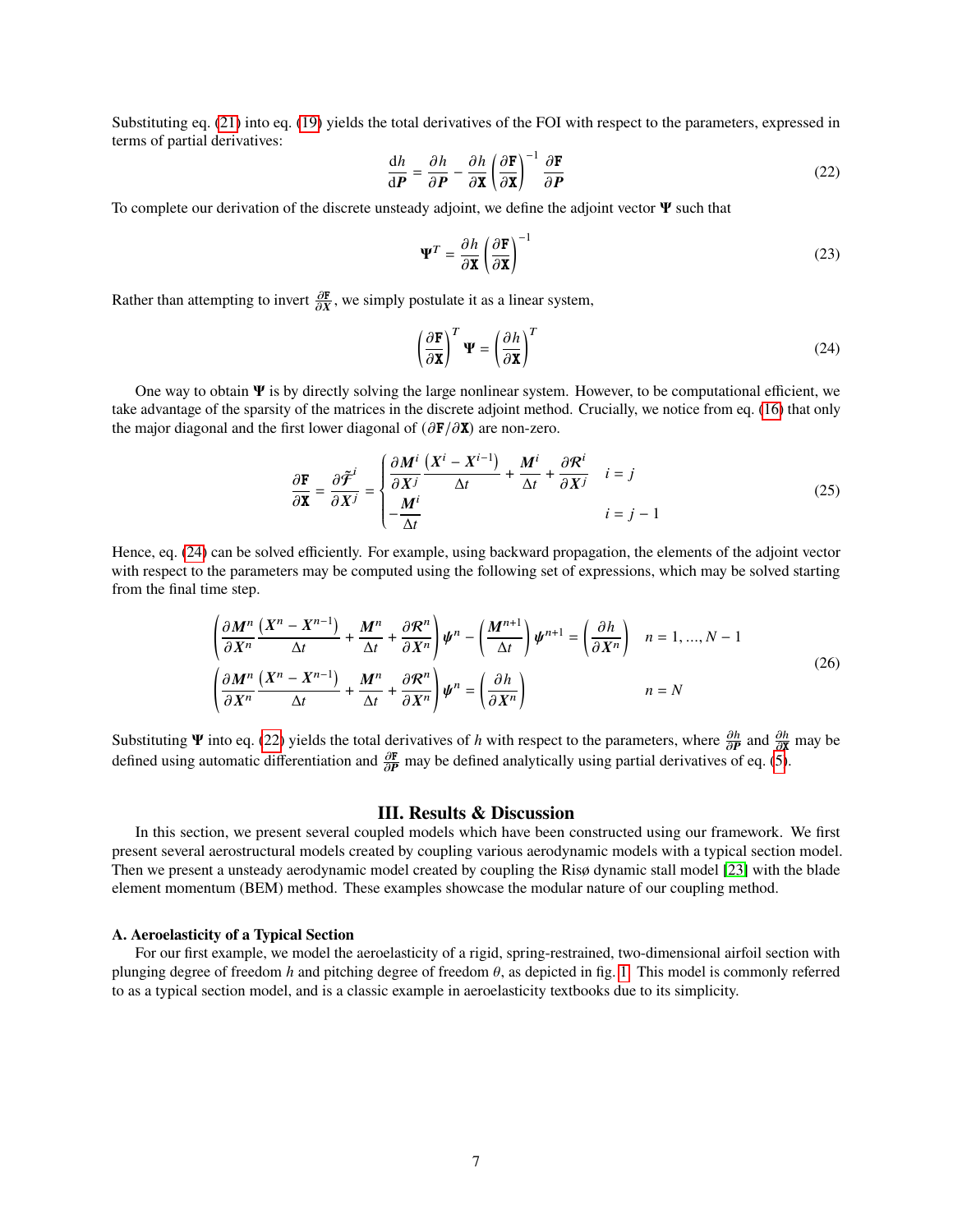<span id="page-8-0"></span>

**Fig. 1 Two degree of freedom typical section model**

The equations of motion for this model are

$$
\begin{bmatrix} m & S_{\theta} \\ S_{\theta} & I_{\theta} \end{bmatrix} \begin{bmatrix} \ddot{n} \\ \ddot{\theta} \end{bmatrix} + \begin{bmatrix} k_h & 0 \\ 0 & k_h \end{bmatrix} \begin{bmatrix} h \\ \theta \end{bmatrix} = \begin{bmatrix} -\mathcal{L} \\ \mathcal{M} \end{bmatrix} \tag{27}
$$

where  $k_h$  is the linear spring constant,  $k_\theta$  is the torsional spring constant, m is the mass per unit span,  $S_\theta$  is the structural imbalance,  $I_{\theta}$  is the mass moment of inertia,  $\mathcal{L}$  is the lift per unit span, and M is the moment per unit span. The structural imbalance  $S_{\theta}$  is defined as the x-displacement of the center of mass from the reference location multiplied by the mass per unit span. We define the state, input, and parameter vectors for the typical section model as

$$
x_{\text{sec}} = \begin{bmatrix} h \\ \theta \\ h \\ \dot{\theta} \end{bmatrix} \quad y_{\text{sec}} = \begin{bmatrix} \mathcal{L} \\ \mathcal{M} \end{bmatrix} \quad p_{\text{sec}} = \begin{bmatrix} k_h \\ k_\theta \\ m \\ S_\theta \\ I_\theta \end{bmatrix} \tag{28}
$$

Í

Ī

All properties and loads for this model are defined at the reference location, which is located  $ab$  aft of the semichord, as shown in fig. [1.](#page-8-0)

We use four different aerodynamic models to model the lift and moment of the typical section model. All four models are based on thin airfoil theory, but each make different assumptions when modeling unsteady airfoil behavior. The inputs to each aerodynamic model are the local freestream velocity in the chordwise direction  $u$ , the local freestream velocity in the normal direction  $v$ , the freestream angular velocity  $\omega$ , and the time derivatives of these values. The outputs from each aerodynamic model are the normal force  $N$  and moment  $M$  at the reference location. These inputs and outputs are depicted in fig. [2.](#page-9-0)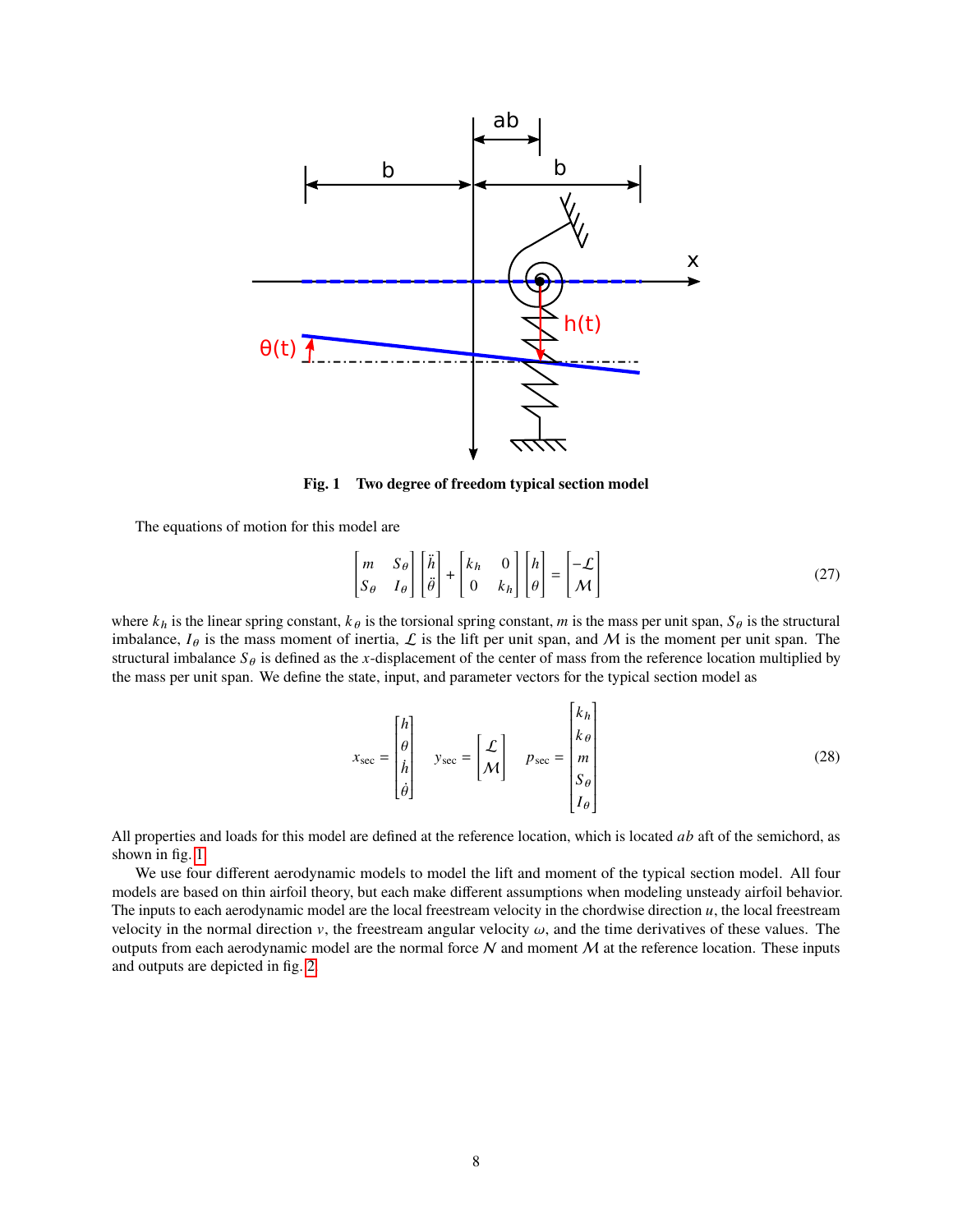<span id="page-9-0"></span>

**Fig. 2 Inputs and outputs for the two-dimensional aerodynamic models**

#### *1. Steady Thin Airfoil Theory*

The first aerodynamic model we consider is the classical steady thin airfoil theory, which defines the normal force  $N$  and moment  $M$  at the reference location as

<span id="page-9-1"></span>
$$
N = a_0 \rho_{\infty} u^2 b \alpha_{\text{eff}}
$$
  

$$
M = b \left(\frac{1}{2} + a\right) N
$$
 (29)

where *a* defines the reference location, *b* is the semi-chord,  $a_0$  is the lift curve slope,  $\rho_{\infty}$  is the air density, and  $\alpha_{\text{eff}}$  is the effective angle of attack, defined as

$$
\alpha_{\text{eff}} = -\frac{v}{u} - \alpha_0 \tag{30}
$$

where  $\alpha_0$  is the zero lift angle of attack.

To couple this model with the typical section model, we make use of a small angle approximation to define the local freestream velocity components as functions of the freestream velocity  $U_{\infty}$  and pitch angle  $\theta$ .

$$
u \approx U_{\infty}
$$
  
\n
$$
v \approx U_{\infty} \theta
$$
  
\n
$$
\omega \approx 0
$$
\n(31)

We also use a small angle assumption to define the lift at the reference location to be approximately equal to the normal force at the reference location.

<span id="page-9-2"></span>
$$
\mathcal{L} \approx \mathcal{N} \tag{32}
$$

#### *2. Quasi-Steady Thin Airfoil Theory*

The second aerodynamic model we consider is a quasi-steady thin airfoil theory model which is based on unsteady thin airfoil theory as derived by Theodorsen [\[24\]](#page-18-15), but neglects unsteady aerodynamic effects. For this model, the normal force  $N$  and moment  $M$  at the reference location are defined as

<span id="page-9-3"></span>
$$
N = a_0 \rho_\infty u^2 b \alpha_{\text{eff}} + \pi \rho b^2 \left(\dot{v} + u\omega - a b \dot{\omega}\right)
$$
  

$$
M = -\pi \rho_\infty b^3 \left[\frac{1}{2}\dot{v} + u\omega + b\left(\frac{1}{8} - \frac{a}{2}\right)\dot{\omega}\right] + b\left(\frac{1}{2} + a\right)N
$$
 (33)

The effective angle of attack for this model is defined as

<span id="page-9-4"></span>
$$
\alpha_{\text{eff}} = \frac{v}{u} + \frac{b}{u} \left( \frac{1}{2} - a \right) \omega - \alpha_0 \tag{34}
$$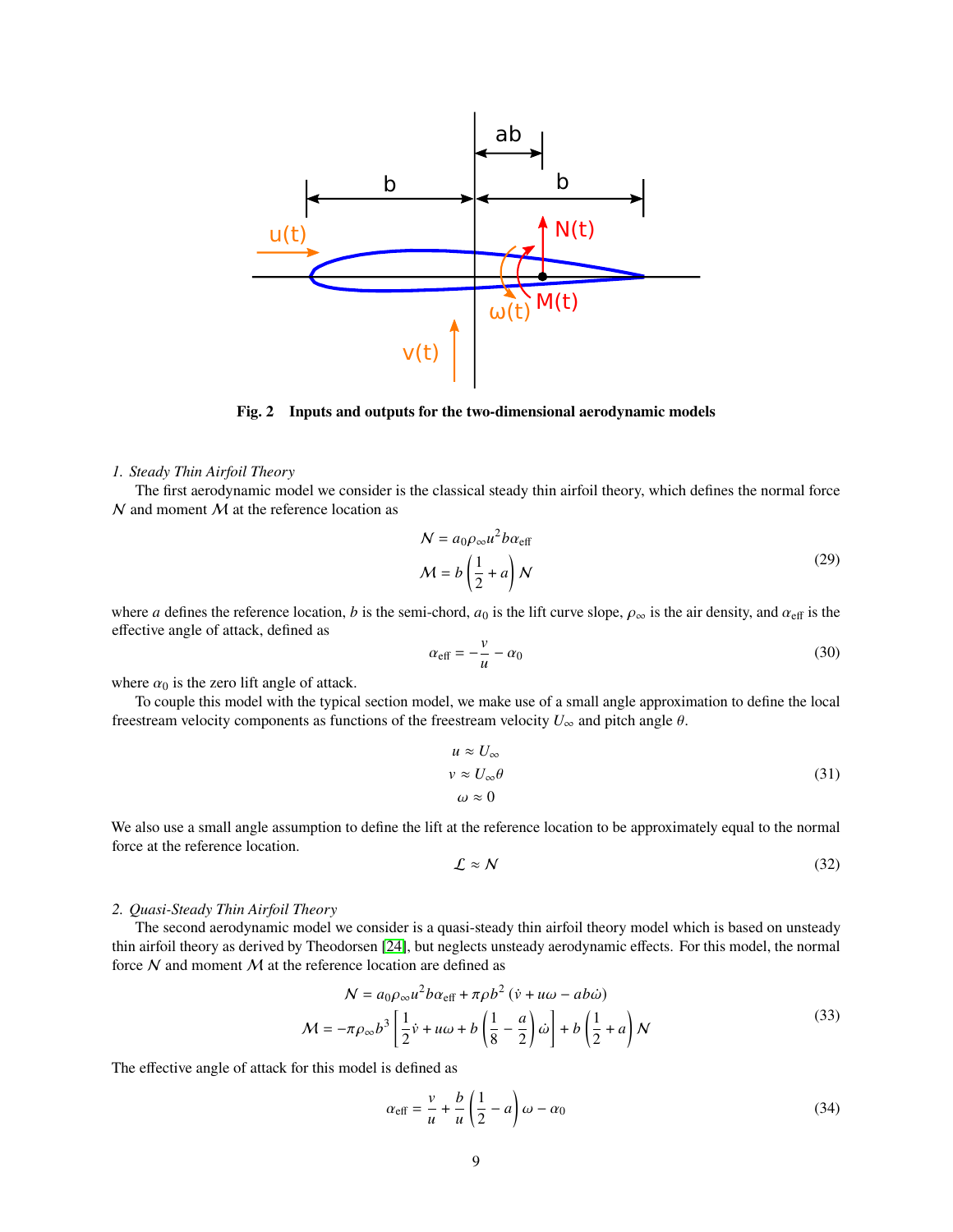To couple this model with the typical section model, we assume the freestream velocity components  $u$  and  $v$  are aligned with the undeflected chordwise and normal directions, respectively, so that

<span id="page-10-0"></span>
$$
u \approx U_{\infty}
$$
  
\n
$$
v \approx \dot{h}
$$
  
\n
$$
\omega \approx \dot{\theta}
$$
 (35)

To capture the effect of twist on the circulatory lift (since it is not implicitly modeled by the  $\frac{v}{u}$  quantity) twist is added to the effective angle of attack from the quasi-steady model so that the effective angle of attack is now given by

<span id="page-10-1"></span>
$$
\alpha_{\text{eff}} = \theta - \frac{v}{u} + \frac{b}{u} \left( \frac{1}{2} - a \right) \omega - \alpha_0 \tag{36}
$$

The original expression for the effective angle of attack may be used by defining the new variable  $\bar{v} = u\theta + v$  such that

$$
\alpha_{\text{eff}} = -\frac{\bar{v}}{u} + \frac{b}{u} \left(\frac{1}{2} - a\right) \omega - \alpha_0 \tag{37}
$$

We also use a small angle assumption to define the lift at the reference location to be approximately equal to the normal force at the reference location,

<span id="page-10-2"></span>
$$
\mathcal{L} \approx \mathcal{N} \tag{38}
$$

Since the steady state and quasi-steady models introduce no new state variables into the coupled model's governing equations, they also introduce no additional residual expressions or inputs into the coupled model. The state variables, inputs, and parameters for the typical section model when coupled with either of these models is then

$$
x_{\text{coupled}} = \begin{bmatrix} h \\ \theta \\ h \\ \dot{\theta} \end{bmatrix} \quad y_{\text{coupled}} = \begin{bmatrix} \mathcal{L} \\ \mathcal{M} \end{bmatrix} \quad p_{\text{coupled}} = \begin{bmatrix} a \\ b \\ a_0 \\ k_h \\ k_\theta \\ m \\ S_\theta \\ I_\theta \\ U_\infty \\ \rho_\infty \end{bmatrix} \tag{39}
$$

where we have introduced the aerodynamic parameters  $a, b, a_0, \alpha_0$  for the steady state and quasi-steady models and the additional parameters  $U_{\infty}$ ,  $\rho_{\infty}$  for the coupled model. The inputs L and M may be defined using the coupled model's input function, which may be derived using eqs. [\(29\)](#page-9-1) to [\(32\)](#page-9-2) for the steady model or eqs. [\(33\)](#page-9-3), [\(35\)](#page-10-0), [\(36\)](#page-10-1) and [\(38\)](#page-10-2) for the quasi-steady model.

#### *3. Wagner's Function Unsteady Aerodynamics*

The third aerodynamic model we consider is a unsteady aerodynamic model based on Wagner's function, which models the indicial response of aerodynamic loads under a sudden change in downwash w at the three-quarter's chord. The exact expression for Wagner's function is

$$
\phi(t) = \frac{2}{\pi} \int_0^\infty \frac{Re(C) \sin(\omega(u/b)t)}{\omega} d\omega \tag{40}
$$

Ī

Í

where  $C(\omega)$  is Theodorsen's function. In many cases, approximate versions of Wagner's function are used rather than the exact expression, of which one of the most common is the approximation of Wagner's function provided by R. T. Jones [\[25\]](#page-18-16),

<span id="page-10-3"></span>
$$
\phi(t) = 1 - C_1 e^{-\varepsilon_1 (u/b)t} - C_2 e^{-\varepsilon_2 (u/b)t}
$$
\n(41)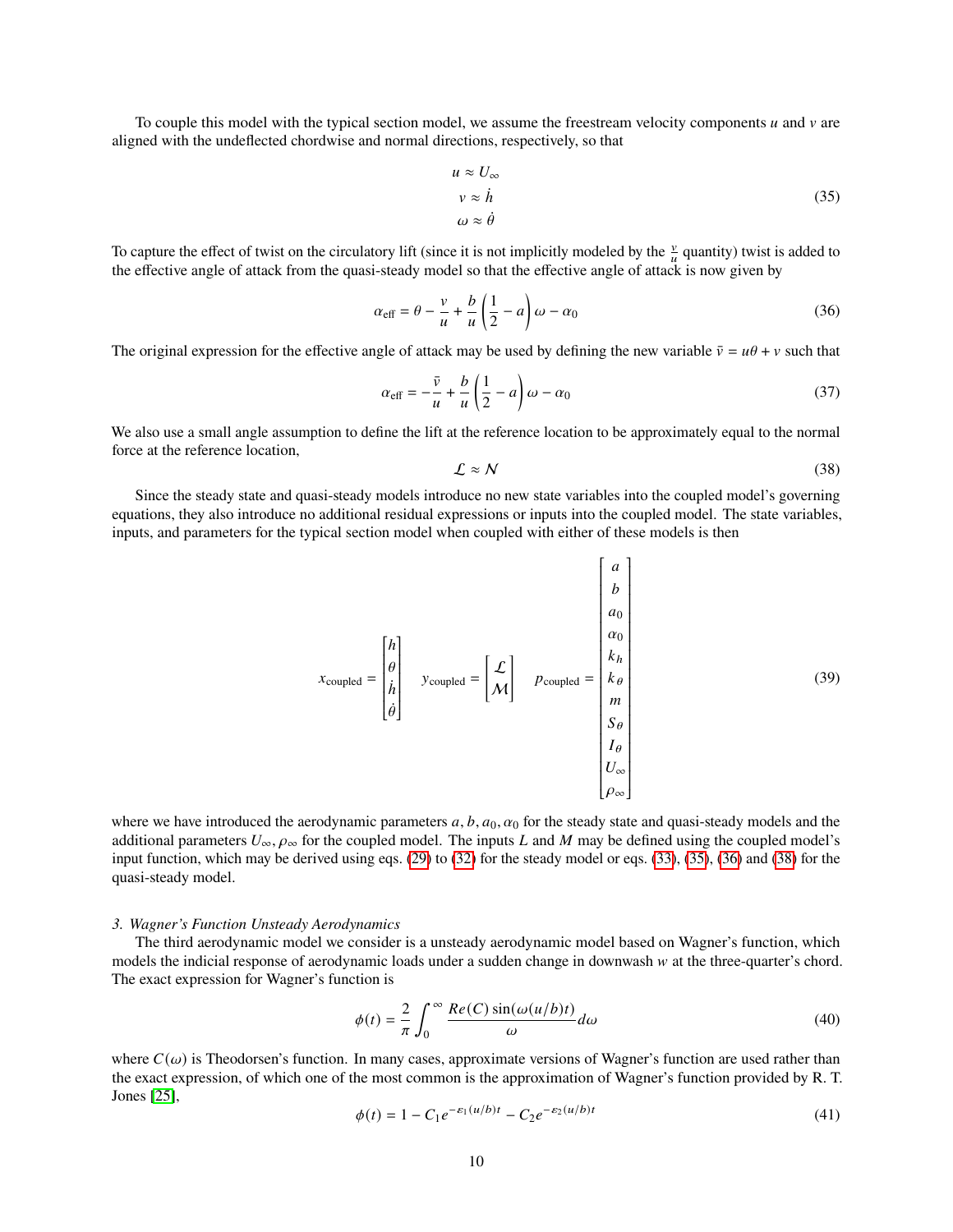where  $C_1 = 0.165$ ,  $C_2 = 0.335$ ,  $\varepsilon_1 = 0.455$ , and  $\varepsilon_2 = 0.3$ .

Wagner's function may be used to model arbitrary airfoil motion using Duhamel's integral. We start by modeling the increment in the circulatory normal force  $dN_c(t)$  at time t due to an increment in downwash  $dw(t)$  at earlier time  $\tau$  as

$$
\frac{dN_c(t)}{a_0 \rho_{\infty} u b} = \phi(t - \tau) dw(\tau)
$$
\n(42)

where  $\phi(t)$  is the impulse response function, which in this case is defined in eq. [\(41\)](#page-10-3). Superimposing all previous impulse responses using Duhamel's integral yields the following expression for the instantaneous circulatory normal force:

$$
\frac{N_c}{a_0 \rho_\infty u b} = \int_{-\infty}^t dw(\tau) \phi(t-\tau) d\tau = w(0) \phi(t) + \int_0^t dw(\tau) \phi(t-\tau) d\tau
$$
\n(43)

We can transform this equation using integration by parts, yielding

$$
\frac{N_c}{a_0 \rho_\infty u b} = w(t)\phi(0) - \int_0^t w(\tau) d\phi(t - \tau) d\tau
$$
\n(44)

The integral in this expression may be expressed as a the following function of the aerodynamic states  $\lambda_1$  and  $\lambda_2$ 

$$
\lambda_1 + \lambda_2 = -\int_0^t w(\tau)d\phi(t-\tau)d\tau
$$
\n(45)

where

$$
\lambda_1 = C_1 \varepsilon_1 \frac{u}{b} \int_0^t w(\tau) e^{-\varepsilon_1 (u/b)(t-\tau)} d\tau \tag{46}
$$

and

$$
\lambda_2 = C_2 \varepsilon_2 \frac{u}{b} \int_0^t w(\tau) e^{-\varepsilon_2(u/b)(t-\tau)} d\tau \tag{47}
$$

The expression for the circulatory normal force then reduces to

$$
\frac{N_c}{a_0 \rho_\infty u b} = w(t)\phi(0) + \lambda_1 + \lambda_2 \tag{48}
$$

where the downwash at the three quarter's chord is given by

$$
w(t) = v + b\left(\frac{1}{2} - a\right)\omega - u\alpha_0\tag{49}
$$

and the aerodynamic state variables  $\lambda_1$  and  $\lambda_2$  may be described by the ordinary differential equations

$$
\dot{\lambda}_1 = -\varepsilon_1 \frac{u}{b} \lambda_1 + C_1 \varepsilon_1 \frac{u}{b} w(t) \tag{50}
$$

and

$$
\dot{\lambda_2} = -\varepsilon_2 \frac{u}{b} \lambda_2 + C_2 \varepsilon_2 \frac{u}{b} w(t) \tag{51}
$$

The same expressions for the normal force and moment at the reference location are used as in the quasi-steady model (see eq. [\(33\)](#page-9-3)), but with the following effective angle of attack

<span id="page-11-0"></span>
$$
\alpha_{\text{eff}} = \left(\frac{v}{u} + \frac{b}{u}\left(\frac{1}{2} - a\right)\omega - \alpha_0\right)\phi(0) + \frac{\lambda_1}{u} + \frac{\lambda_2}{u} \tag{52}
$$

For the Wagner's function model, two state variables and corresponding governing equations are added to those for the typical section model. However, since all coupling occurs through the input variables, the governing equations for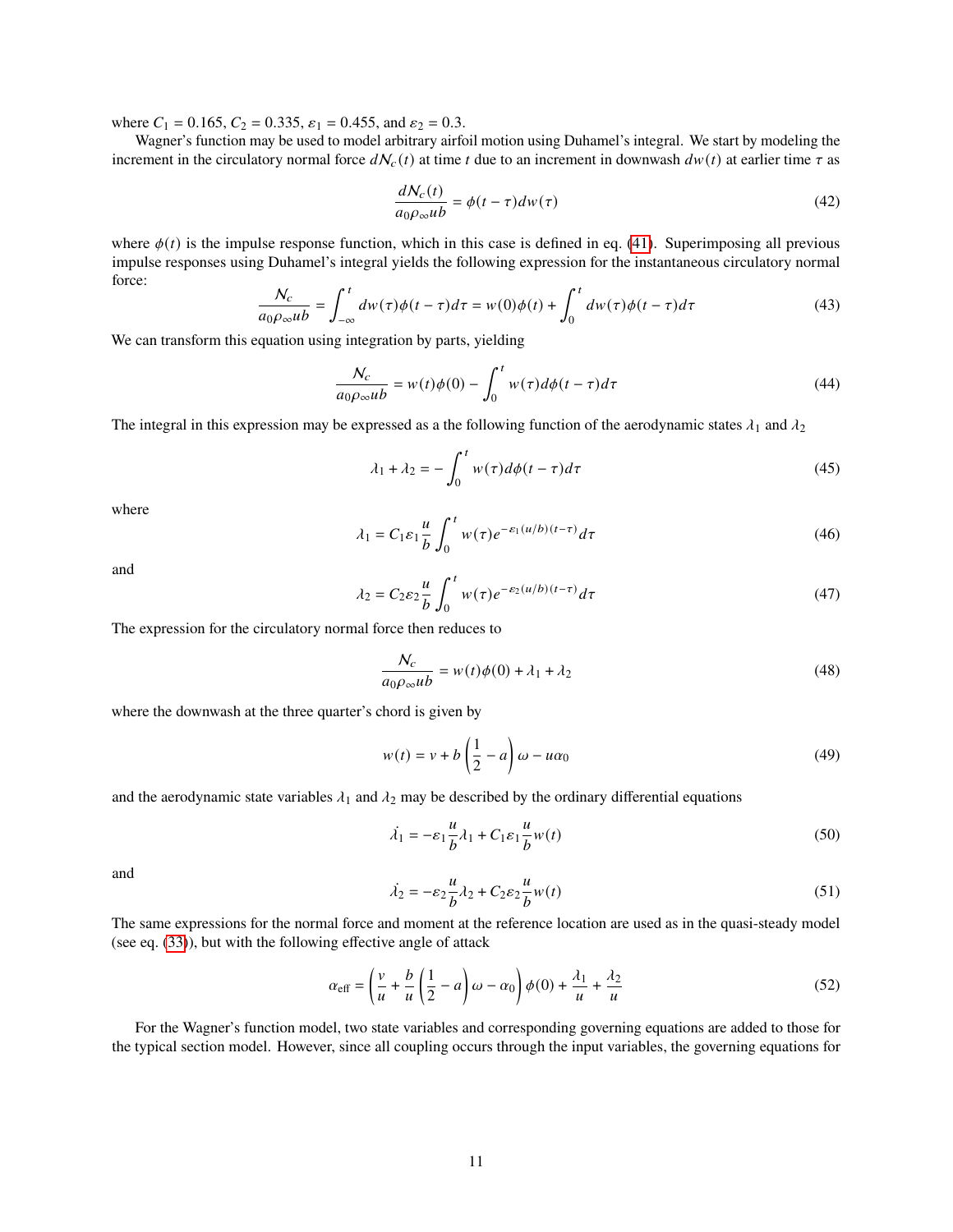the Wagner's function model may be used as previously defined. The state variables, inputs, and parameters for the typical section model when coupled with the Wagner's function model is

$$
x_{\text{coupled}} = \begin{bmatrix} \lambda_1 \\ \lambda_2 \\ \lambda_3 \\ \mu \\ \vdots \\ \mu \\ \theta \\ \theta \end{bmatrix} \quad y_{\text{coupled}} = \begin{bmatrix} u \\ v \\ w \\ \mathcal{L} \\ \mathcal{L} \\ M \end{bmatrix} \quad p_{\text{coupled}} = \begin{bmatrix} a \\ b \\ a_0 \\ k_b \\ k_b \\ m \\ \mathcal{S}_{\theta} \\ \mathcal{I}_{\theta} \\ \mathcal{I}_{\theta} \\ \mathcal{I}_{\phi} \\ \mathcal{V}_{\infty} \end{bmatrix} \tag{53}
$$

The inputs  $u, v, \omega, L, M$  may be defined using the coupled model's input function, which may be derived using eqs. [\(33\)](#page-9-3), [\(35\)](#page-10-0), [\(38\)](#page-10-2) and [\(52\)](#page-11-0).

#### *4. Peters' Finite State Model Aerodynamics*

The final aerodynamic model we consider is an unsteady aerodynamic model based on the finite state theory by Peters et al. [\[26\]](#page-18-17). For this model, an additional term  $\lambda_0$  is added to the expression for the effective angle of attack from the quasi-steady model (see eq. [\(34\)](#page-9-4)) to account for induced velocity:

<span id="page-12-0"></span>
$$
\alpha_{\text{eff}} = \frac{v}{u} + \frac{b}{u} \left( \frac{1}{2} - a \right) \omega + \frac{\lambda_0}{u} - \alpha_0 \tag{54}
$$

The induced velocity  $\lambda_0$  is approximated from a set of N induced-flow states  $\lambda_1, \lambda_2, \dots, \lambda_N$  as

$$
\lambda_0 \approx \frac{1}{2} \sum_{n=1}^{N} b_n \lambda_n \tag{55}
$$

The set of  $N$  first-order ordinary differential equations which govern the  $N$  finite aerodynamic states are derived by [Peters et al.](#page-18-17) as

$$
\bar{A}\dot{\lambda} + \frac{u}{b}\lambda = \bar{c} \left[ -\dot{v} + u\omega + b\left(\frac{1}{2} - a\right)\dot{\omega} \right]
$$
 (56)

where

$$
\bar{A} = \bar{D} + d\bar{b}^T + \bar{c}d^T + \frac{1}{2}\bar{c}\bar{b}^T
$$
  

$$
\bar{D}_{nm} = \begin{cases} \frac{1}{2n} & n = m+1 \\ \frac{-1}{2n} & n = m-1 \\ 0 & n \neq m \pm 1 \end{cases} \quad \bar{b}_n = \begin{cases} (-1)^{n-1} \frac{(N+n-1)!}{(N-n-1)!} \frac{1}{(n!)^2} & n \neq N \\ (-1)^{n-1} & n = N \end{cases} \quad \bar{c}_n = \frac{2}{n} \quad \bar{d}_n = \begin{cases} \frac{1}{2} & n = 1 \\ 0 & n \neq 1 \end{cases} \tag{57}
$$

Similar to the unsteady aerodynamic model based on Wagner's function, the normal force and moment at the reference location for this model is the same as that provided for the quasisteady model (see eq. [\(33\)](#page-9-3)), but with the modified effective angle of attack defined in eq. [\(54\)](#page-12-0).

For the Peters' finite state model,  $N$  state variables and corresponding governing equations are added to those for the typical section model. However, as with the Wagner's function model, since all coupling occurs through the input variables, the governing equations for Peters' finite state model may be used as previously defined. The state variables,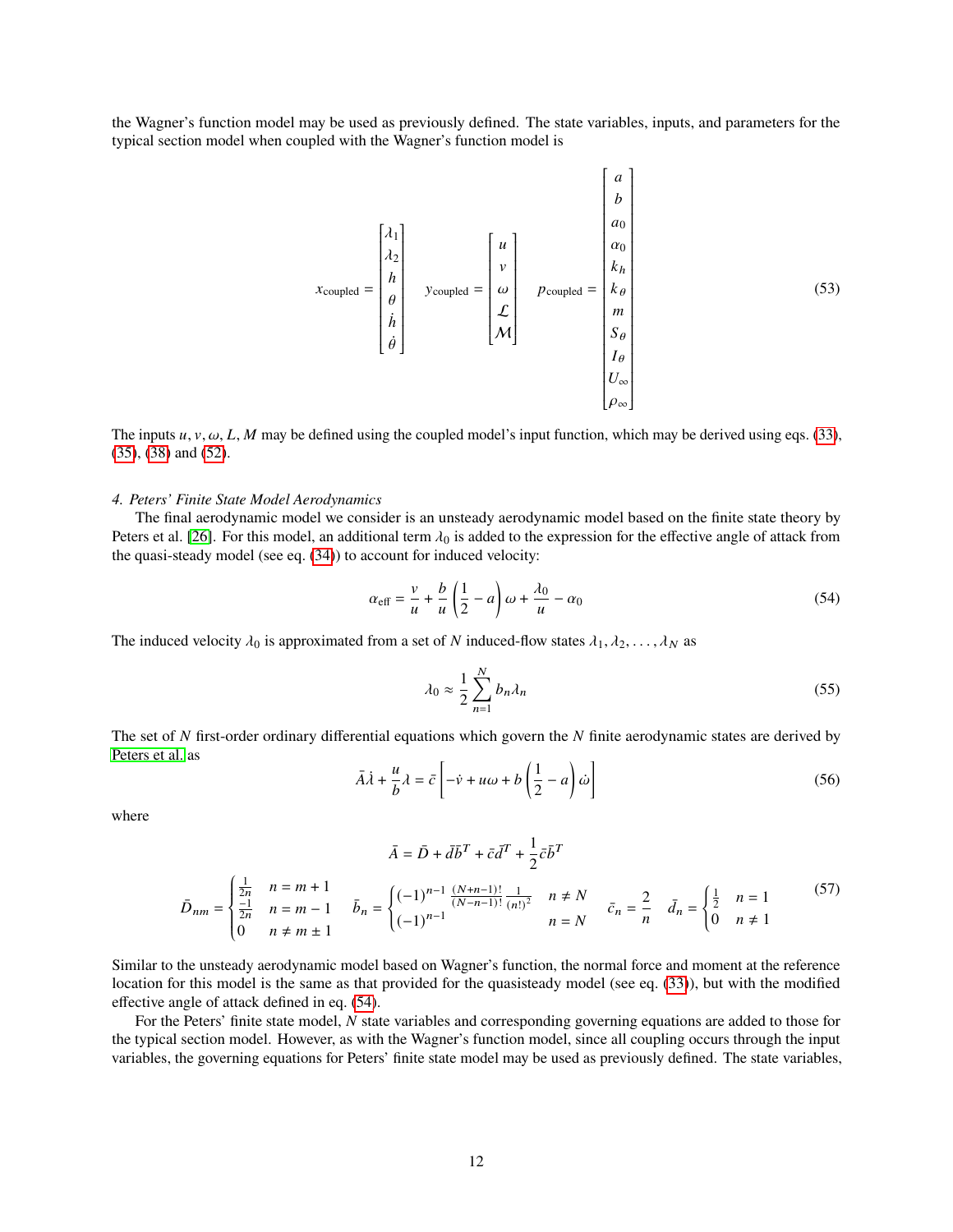inputs, and parameters for the typical section model when coupled with the Peters' finite state model is

coupled = 1 2 . . . ℎ ℎ¤ ¤ coupled = ¤ ¤ L M coupled = 0 0 ℎ <sup>∞</sup> ∞ (58)

The inputs  $u, \omega, \dot{v}, \dot{\omega}, L, M$  for this model may be defined using the coupled model's input function, which may be derived using eqs. [\(33\)](#page-9-3), [\(35\)](#page-10-0), [\(38\)](#page-10-2) and [\(54\)](#page-12-0).

#### *5. Typical Section Aeroelastic Analysis*

Using each of the aerodynamic models coupled with the typical section model, we perform an eigenvalue analyses to determine the flutter speed for the two-degree of freedom typical section. We use the non-dimensional parameters

$$
a = -1/5 \qquad e = -1/10
$$
  

$$
r^{2} = \frac{I_{\theta}}{mb^{2}} \qquad \sigma = \frac{\omega_{h}}{\omega_{\theta}}
$$
  

$$
\mu = \frac{m}{\rho_{\infty} \pi b^{2}} \qquad V_{\infty} = \frac{U_{\infty}}{b \omega_{\theta}}
$$
 (59)

where *e* is the x-displacement of the center of mass from the reference location normalized by  $b$ ,  $V_{\infty}$  is the reduced velocity, and  $\omega_h$  and  $\omega_\theta$  are the uncoupled natural frequencies of the typical section model, defined as

$$
\omega_h = \sqrt{\frac{k_h}{m}} \quad \omega_\theta = \sqrt{\frac{k_\theta}{I_\theta}}
$$
\n<sup>(60)</sup>

The results of the eigenvalue analyses are presented in fig. [3.](#page-13-0) The damping  $\Gamma$  and frequency  $\Omega$  of each mode are the real and imaginary parts of the corresponding eigenvalue, respectively. With damping defined in this manner, a mode is unstable when its damping is positive. The flutter velocity is the smallest velocity that has at least one unstable mode.

<span id="page-13-0"></span>

**Fig. 3 Aeroelastic analyses for the steady state, quasi-steady, Wagner's function, and Peter's finite state model coupled with a two degree of freedom typical section model**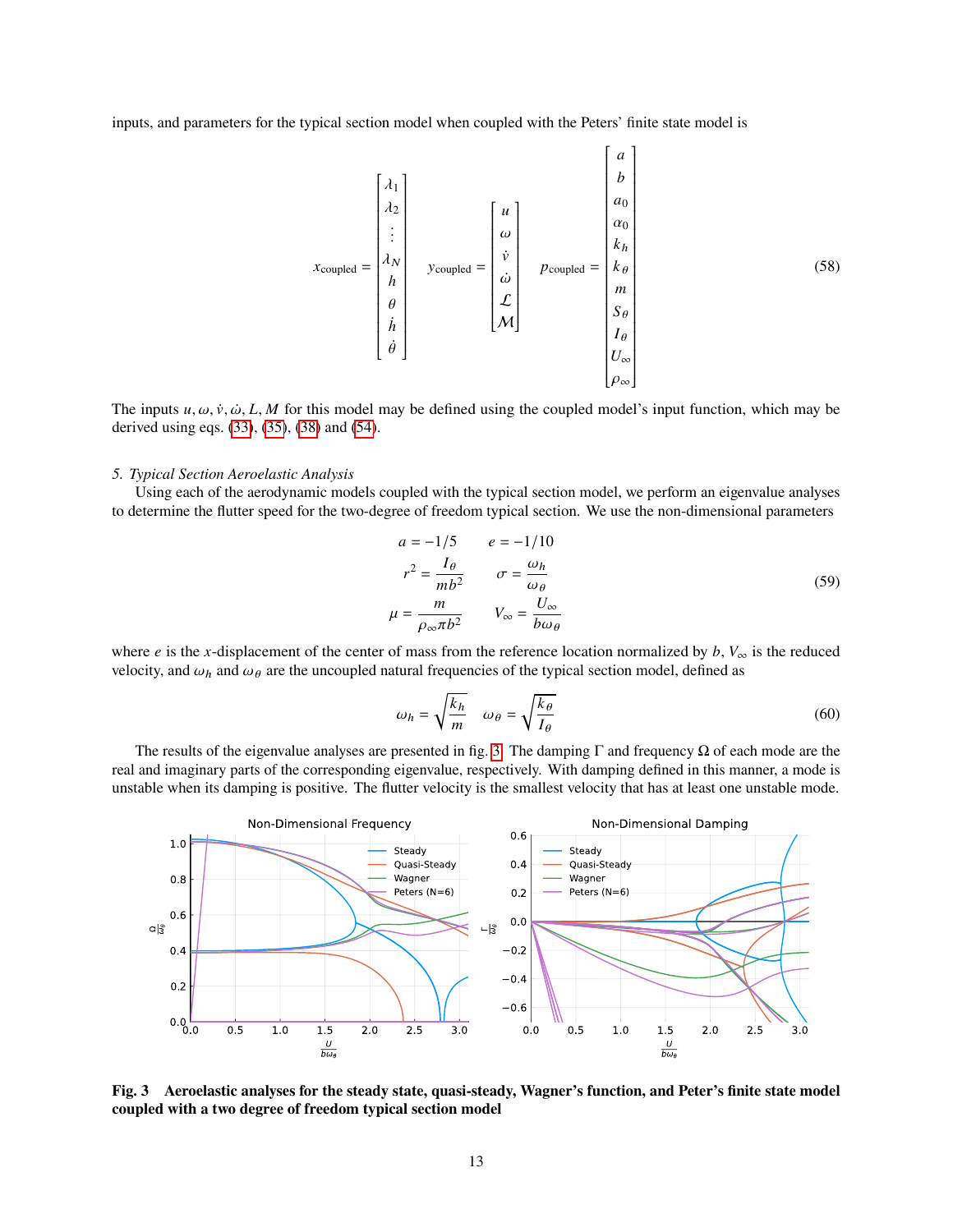Using the Wagner or Peters aerodynamic models yields a flutter reduced velocity around 2.2, while the steady and quasi-steady aerodynamic models predict lower flutter velocities. The aerodynamic state variables of the Wagner and Peters models allows these models to capture the impact of vortex shedding on the lift and drag of the profile, therefore we can expect these models to yield more accurate results than the steady state and quasi-steady models.

The non-dimensional parameters we use for this example match those used by Hodges and Pierce[\[27\]](#page-18-18), who performed this analysis using a steady state model and Peter's finite state model with six state variables. The results presented here for the steady state and Peters' finite state models match the results presented by Hodges and Pierce exactly, which verifies our implementation of these models. Additionally, since the flutter speed predicted by the Wagner and Peters' models match, we can be reasonably confident that the Wagner unsteady aerodynamic model is also implemented correctly.

#### **B. Unsteady Aerodynamics of a Wind Turbine**

To demonstrate the capability of our coupling methodology to simulate coupled models across time, we couple the Risø dynamic stall model [\[23\]](#page-18-14) with the blade element momentum (BEM) method.

#### *1. The Risø Dynamic Stall Model*

The Risø model is a simplified Beddoes-Leishman type dynamic stall model specifically designed for the aeroelastic modeling of wind turbines. The state space representation of the model is

<span id="page-14-0"></span>
$$
\dot{x}_1 = -\left(b_1 + \frac{c\dot{U}}{2U^2}\right) \frac{x_1}{T_u} + \frac{b_1 A_1 \alpha}{T_u}
$$
\n
$$
\dot{x}_2 = -\left(b_2 + \frac{c\dot{U}}{2U^2}\right) \frac{x_2}{T_u} + \frac{b_2 A_2 \alpha}{T_u}
$$
\n
$$
\dot{x}_3 = -\frac{x_3}{T_p} + \frac{1}{T_p} \left(\frac{dC_l}{d\alpha}\bigg|_{\alpha_0} \left(\alpha_{\text{eff}} - \alpha_0\right) + \pi T_u \dot{\alpha}\right)
$$
\n
$$
\dot{x}_4 = -\frac{x_4}{T_f} + \frac{f(\alpha_f)}{T_f}
$$
\n(61)

where  $x_i$  are states, U is the time dependent freestream velocity,  $\alpha$  is the time dependent angle of attack,  $\alpha_{\text{eff}}$  is the effective angle of attack,  $\alpha_f$  is the equivalent angle of attack, f is the separation point function,  $A_i$  and  $b_i$  are airfoil specific dynamic response coefficients, c is the chord length,  $\frac{dC_l}{d\alpha}\big|_{\alpha_0}$  is the slope of the lift curve in the linear region,  $T_u$ is a time varying time constant,  $T_p$  is the pressure response time constant, and  $T_f$  is the boundary layer response time constant. The effective angle of attack, equivalent angle of attack, separation point function, and time varying time constant are calculated as

$$
\alpha_{\text{eff}} = \alpha (1 - A_1 - A_2) + x_1 + x_2
$$

$$
\alpha_f = \frac{x_3}{dC_l/d\alpha} + \alpha_0 \qquad f(\alpha) = \left(2\sqrt{\frac{C_{l,\text{static}}(\alpha)}{dC_l/d\alpha(\alpha - \alpha_0)}} - 1\right)^2 \qquad T_u = \frac{c}{2U}
$$
(62)

where  $C_{l, \text{static}}(\alpha)$  is a function representing the fit of the static lift curve. The lift and drag of the airfoil can easily be computed based on the states,

$$
C_l^{dyn} = \frac{\mathrm{d}C_l}{\mathrm{d}\alpha} \bigg|_{\alpha_0} (\alpha_{\text{eff}} - \alpha_0) x_4 + C_l^{fs} (\alpha_{\text{eff}}) (1 - x_4) + \pi T_u \dot{\alpha} \tag{63}
$$

$$
C_d^{dyn} = C_d^{\text{static}}(\alpha_{\text{eff}}) + (\alpha - \alpha_{\text{eff}})C_L^{dyn} + (C_d^{\text{static}}(\alpha_{\text{eff}} - C_{d_0}))\left(\frac{\sqrt{f(\alpha_{\text{eff}})} - \sqrt{x_4}}{2} - \frac{f(\alpha_{\text{eff}}) - x_4}{4}\right)
$$
(64)

Our implementation of the Risø model can be compared with Hansen's implementation [\[23\]](#page-18-14). We consider the pitching motion of a NACA 6315 airfoil with a 1 m chord, at a reduced frequency of  $k = 0.1$  with a 1 m/s freestream velocity. The angle of attack for this test is:

<span id="page-14-2"></span><span id="page-14-1"></span>
$$
\alpha(t) = 4^{\circ} \sin(\omega t) + 12^{\circ} \tag{65}
$$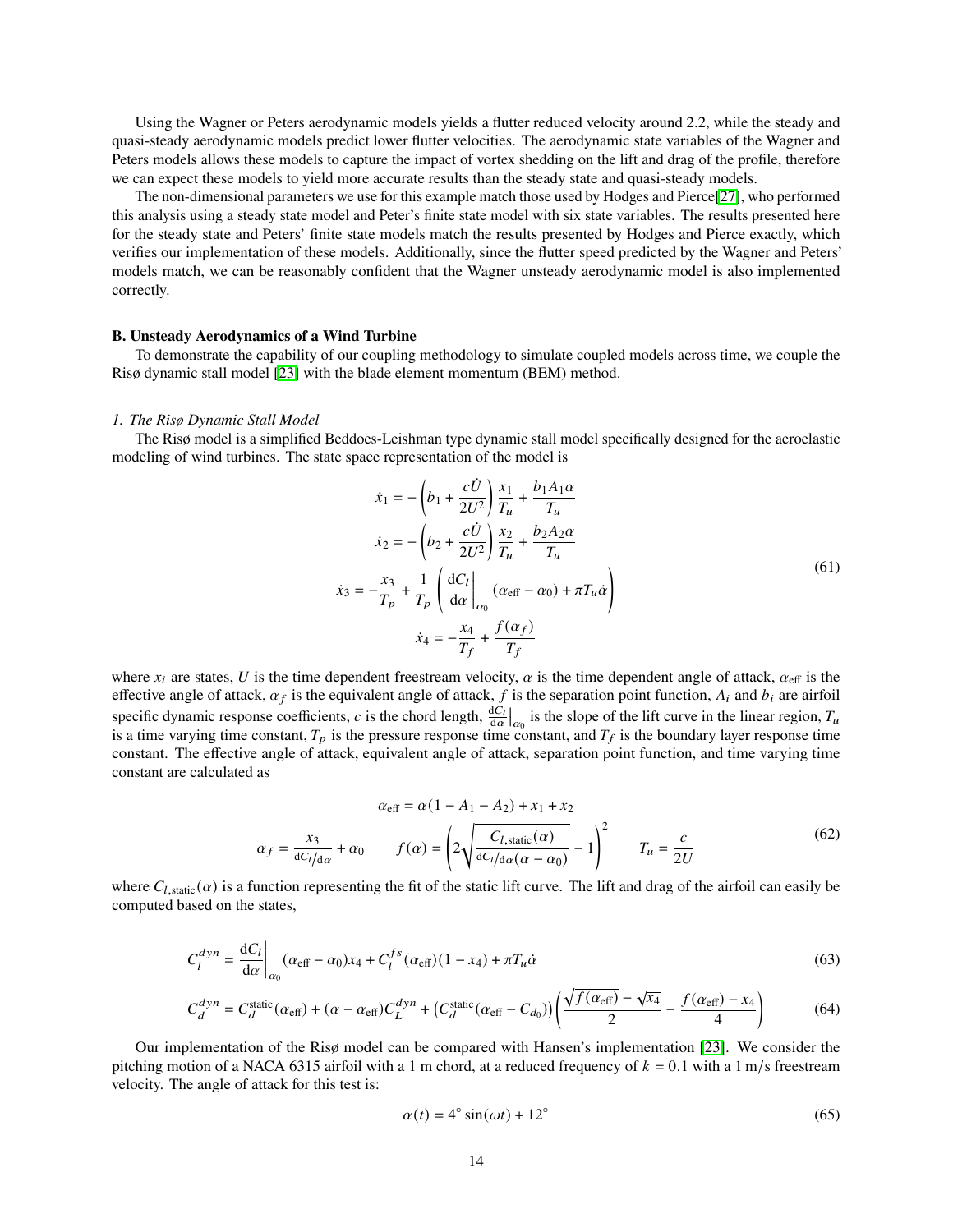<span id="page-15-0"></span>

**Fig. 4 The oscillatory pitching motion of a NACA 6315.**

As can be seen in figure [4,](#page-15-0) there are small differences between our results and Hansen's. The maximum absolute error is 0.02 and 0.007 for the coefficients of lift and drag respectively. The average absolute error is 0.009 for the lift coefficient and 0.003 for the drag coefficient. These discrepancies may be the result of differences between the dynamic airfoil coefficients used by Hansen and the dynamic airfoil coefficients used in our analysis. Hansen's original paper does not provide dynamic airfoil coefficients, so we had to estimate these coefficients by minimizing the difference between the lift predicted by our analysis and Hansen's. Considering the potential discrepancies between the coefficients used in our analysis and Hansen's, we consider the current level of agreement to be a reasonable verification of our implementation.

#### *2. Blade Element Momentum Method*

Blade element momentum (BEM) theory is a common rotor aerodynamic analysis method that utilizes conservation of steady linear and angular momentum, and the forces on a blade element to resolve the induced inflow velocity. Typically the inflow velocity is resolved by converging two residuals simultaneously. We use Ning's [\[28,](#page-18-19) [29\]](#page-18-20) formulation of the BEM equations, which condenses the two residuals to a single residual that is a function of the inflow angle  $(\phi)$ :

$$
\mathcal{R}(\phi) = \frac{\sin(\phi)}{1 + a(\phi)} - \frac{u}{v} \frac{\cos(\phi)}{(1 - a'(\phi))}
$$
(66)

where *u* is the axial inflow velocity, *v* is the tangential inflow velocity (typically  $v = \Omega r$ ),  $a(\phi)$  is the axial induction factor, and  $a'(\phi)$  is the tangential induction factor. The induction factors are defined as

$$
a(\phi) = \frac{\sigma' c_n}{4F \sin^2(\phi) - \sigma' c_n} \qquad a'(\phi) = \frac{\sigma' c_t}{4F \sin(\phi) \cos(\phi) + \sigma' c_t}
$$
  

$$
\sigma' = \frac{Bc}{2\pi r}
$$
 (67)

where  $\sigma'$  is the local solidity, F is the tip correction factor,  $c_n$  and  $c_t$  are the normal and tangential force coefficients, B is the number of blades, and  $r$  is the radial distance from the center of rotation. Rather than re-implementing the BEM equations for this paper, we use the Julia package CCBlade.jl [\[29\]](#page-18-20), which has been extensively validated.

#### *3. Aerodynamic Coupling*

The state rate equations of the dynamic stall model (eq. [\(61\)](#page-14-0)) can be easily formed into a single residual equation for coupling with other models. We define the state, input, and parameter vectors for the dynamic stall model as

$$
x_{ds} = \begin{bmatrix} x_1 \\ x_2 \\ x_3 \\ x_4 \end{bmatrix} \quad y_{ds} = \begin{bmatrix} U \\ U \\ \alpha \\ \alpha \\ \dot{\alpha} \end{bmatrix} \quad p_{ds} = \begin{bmatrix} c \\ dC_l/d\alpha \\ \alpha_0 \\ A \\ b \end{bmatrix} \tag{68}
$$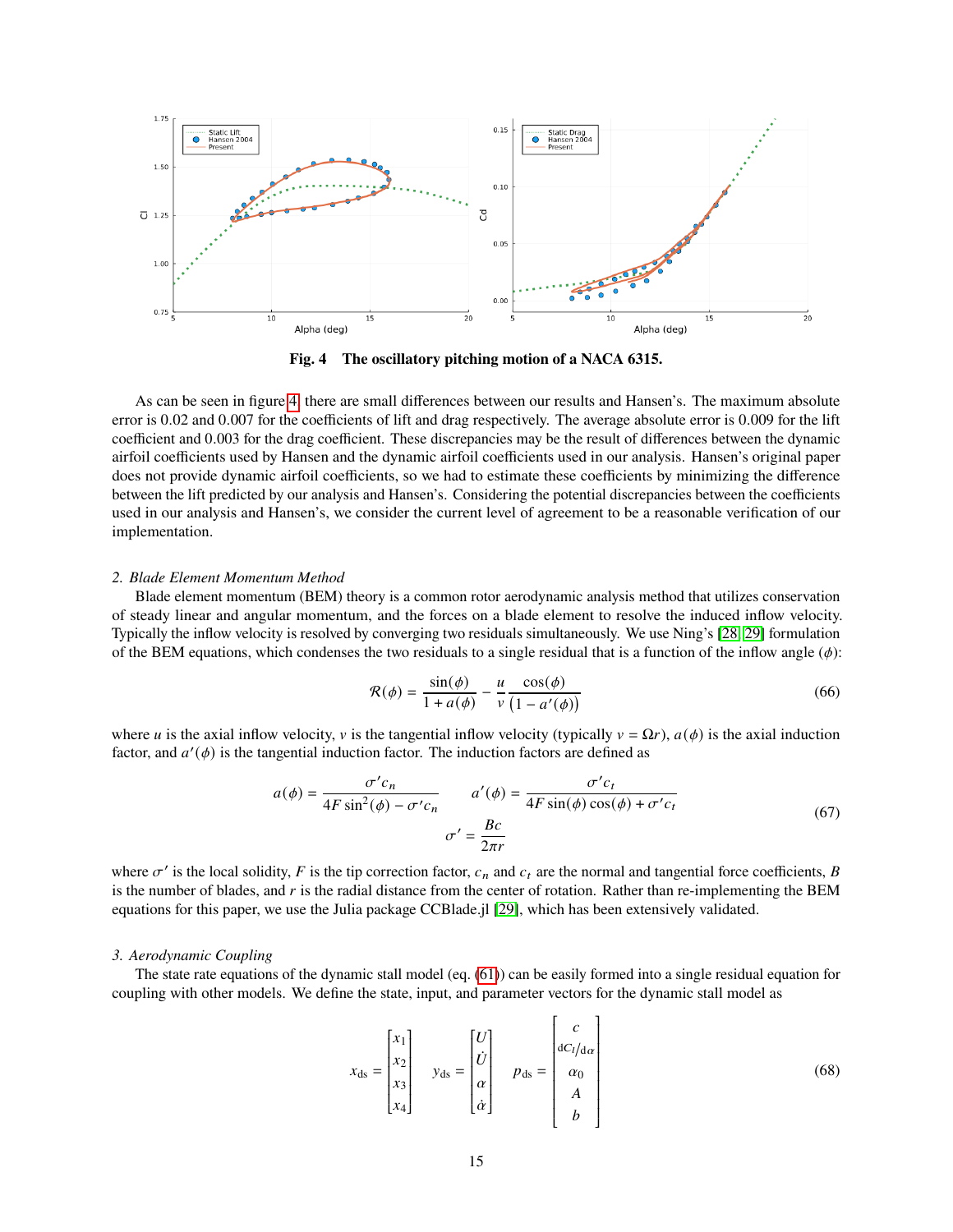where

$$
U = \sqrt{u^2 + v^2} \quad \dot{U} = \frac{u\dot{u} + v\dot{v}}{\sqrt{u^2 + v^2}} \quad \alpha = \phi - (\theta + \beta)
$$
 (69)

and  $\theta$  is the local twist angle and  $\beta$  is the pitch angle. We assume changes in the inflow angle are negligible, such that the derivative of the angle of attack is zero,  $\dot{\alpha} = 0$ .

We define the BEM method state, input, and parameter vectors as

$$
x_{bem} = \begin{bmatrix} \phi \end{bmatrix} \quad y_{bem} = \begin{bmatrix} C_l \\ C_d \\ u \\ v \end{bmatrix} \quad p_{bem} = \begin{bmatrix} r \\ c \\ \theta \\ \beta \\ B \end{bmatrix} \tag{70}
$$

The inputs  $C_l, C_d, u$  and v may be defined using the coupled model's input function, which may be derived using eqs. [\(63\)](#page-14-1) and [\(64\)](#page-14-2) and the local evaluation of the inflow and rotation velocities along the blade. Note that we chose to use the force coefficients as inputs, as it allows the model to be more general.

This coupling is then solved across time using the Julia package DifferentialEquations.jl [\[30\]](#page-18-21). Here we present a time-domain simulation of a simplified version of the NREL 5 MW reference wind turbine [\[31\]](#page-18-22) (we omitted the shaft tilt from the model). We verify that the dynamic analysis, starting from arbitrary initial conditions, converges to the steady solution from CCBlade (see fig. [5\)](#page-16-0). Future work will demonstrate the capability of the method to model unsteady conditions originating in rotor tilt, yaw, or turbulent inflow.

<span id="page-16-0"></span>

**Fig. 5 Rotor plane forces converging to the steady state value (CCBlade) across time.**



**Fig. 6 Converged values of the normal and tangential loadings across the span of the turbine blade.**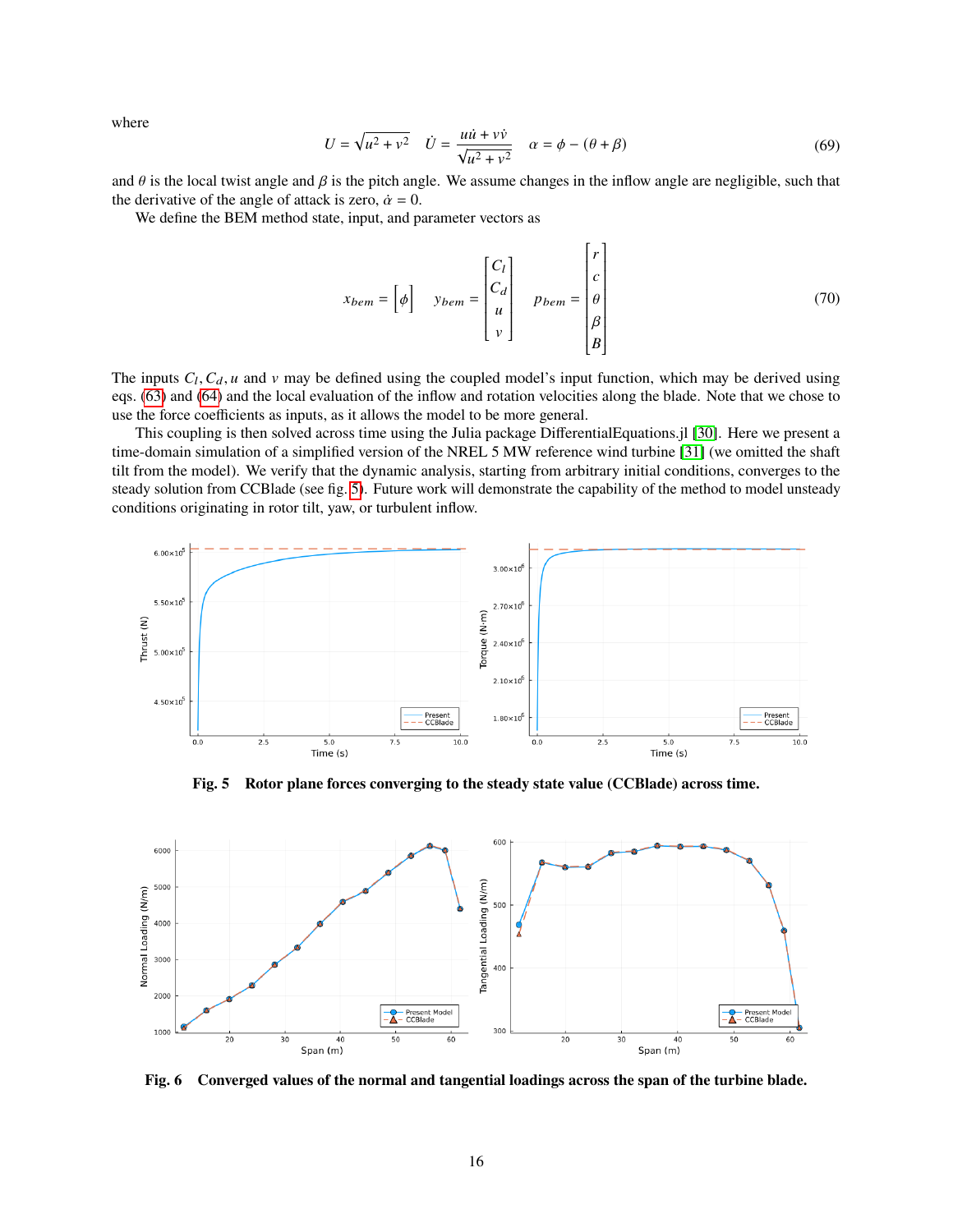## **IV. Conclusion and Future Work**

In this paper, we presented a general coupling method for creating unsteady models for use in multidisciplinary design analysis and optimization frameworks. This method handles the connections between collections of systems defined as implicit first-order differential equations. It also propagates derivatives through these connections so that they may be used for analysis and/or optimization. The result is a coupled set of first-order implicit differential equations with defined partial derivatives.

We described how coupled models created using our method may be used for a variety of engineering analyses including steady-state, eigenvalue, and time-domain analyses and how total derivatives may be obtained from these analyses using automatic differentiation and analytic methods. We also presented theory for how the unsteady adjoint method may be implemented in order to more efficiently calculate the derivatives of quantities derived from time marching analyses.

Through two examples, we showed how our method can facilitate constructing and solving aerostructural problems. First, we considered the aeroelastic behavior of a typical section model using various aerodynamic models. With this coupled system, we demonstrated that an accurate solution for the flutter velocity can be obtained. Then we considered a time-domain simulation of a wind turbine blade. For this simulation we coupled a dynamic stall model and a blade element momentum solver using our approach. We then verified the consistency between the system's long term response and expected steady state behavior.

The coupling method presented in this paper is a first step toward enabling the efficient and comprehensive MDAO of complex aerostructural systems. We plan to fully integrate this coupling method with analytic equations so that exact gradients (within machine precision error) from steady-state, eigenvalue, and time-domain analyses may be more easily obtained for use with gradient-based optimization. We also plan to use this coupling method to develop a complex aerostructural MDAO for the design and development of wind turbines similar to OpenFAST[\[6\]](#page-17-5), but designed specifically for use with gradient-based optimization. By leveraging the capabilities of this coupling method to provide efficient and accurate derivatives, we expect the resulting MDAO framework to be able to easily handle the design and optimization of complex wind turbine systems parameterized with large numbers of variables.

## **Acknowledgments**

This research is supported by the Department of Energy (DOE) Advanced Research Projects Agency-Energy (ARPA-E) Program award DE-AR0001186 entitled "Computationally Efficient Control Co-Design Optimization Framework with Mixed-Fidelity Fluid and Structure Analysis." The authors thank DOE ARPA-E Aerodynamic Turbines Lighter and Afloat with Nautical Technologies and Integrated Servo-control (ATLANTIS) Program led by Dr. Mario Garcia-Sanz. Special thanks to the entire ATLANTIS Team for their support.

#### **References**

- <span id="page-17-0"></span>[1] Ning, A., Damiani, N., and Moriarty, P., "Objectives and constraints for wind turbine optimization." *Journal of Solar Energy Engineering*, 2013. [https://doi.org/10.2514/6.2013-201.](https://doi.org/10.2514/6.2013-201)
- <span id="page-17-1"></span>[2] Martins, J. R., and Ning, A., *Engineering design optimization*, Cambridge University Press, 2021.
- <span id="page-17-2"></span>[3] Brück, D., Elmqvist, H., Mattsson, S. E., and Olsson, H., "Dymola for multi-engineering modeling and simulation," *Proceedings of modelica*, Vol. 2002, Citeseer, 2002.
- <span id="page-17-3"></span>[4] Kolonay, R. M., and Sobolewski, M., "Service oriented computing environment (SORCER) for large scale, distributed, dynamic fidelity aeroelastic analysis," *Optimization, International Forum on Aeroelasticity and Structural Dynamics, IFASD2011*, 2011.
- <span id="page-17-4"></span>[5] Balabanov, V., Com, V., Charpentier, C., Ghosh, D., Quinn, G., Vanderplaats, G., and Venter, G., "VisualDOC: A Software System for General Purpose Integration and Design Optimization," *AIAA*, 2002, pp. 2002–5513. [https://doi.org/10.2514/6.2002-5513.](https://doi.org/10.2514/6.2002-5513)
- <span id="page-17-5"></span>[6] NREL, "OpenFAST v3.0.0," , June 23, 2021. URL [https://github.com/OpenFAST/openfast.](https://github.com/OpenFAST/openfast)
- <span id="page-17-6"></span>[7] Marten, D., Wendler, J., Pechlivanoglou, G., Nayeri, C. N., and Paschereit, C. O., "QBLADE: an open source tool for design and simulation of horizontal and vertical axis wind turbines," *Int. J. Emerging Technol. Adv. Eng*, Vol. 3, No. 3, 2013, pp. 264–269.
- <span id="page-17-7"></span>[8] del Carre, A., Munoz-Simon, A., Goizueta, N., and Palacios, R., "SHARPy: A dynamic aeroelastic simulation toolbox for very flexible aircraft and wind turbines," *Journal of Open Source Software*, Vol. 4, No. 44, 2019, p. 1885. [https:](https://doi.org/10.21105/joss.01885) [//doi.org/10.21105/joss.01885,](https://doi.org/10.21105/joss.01885) URL [https://doi.org/10.21105/joss.01885.](https://doi.org/10.21105/joss.01885)